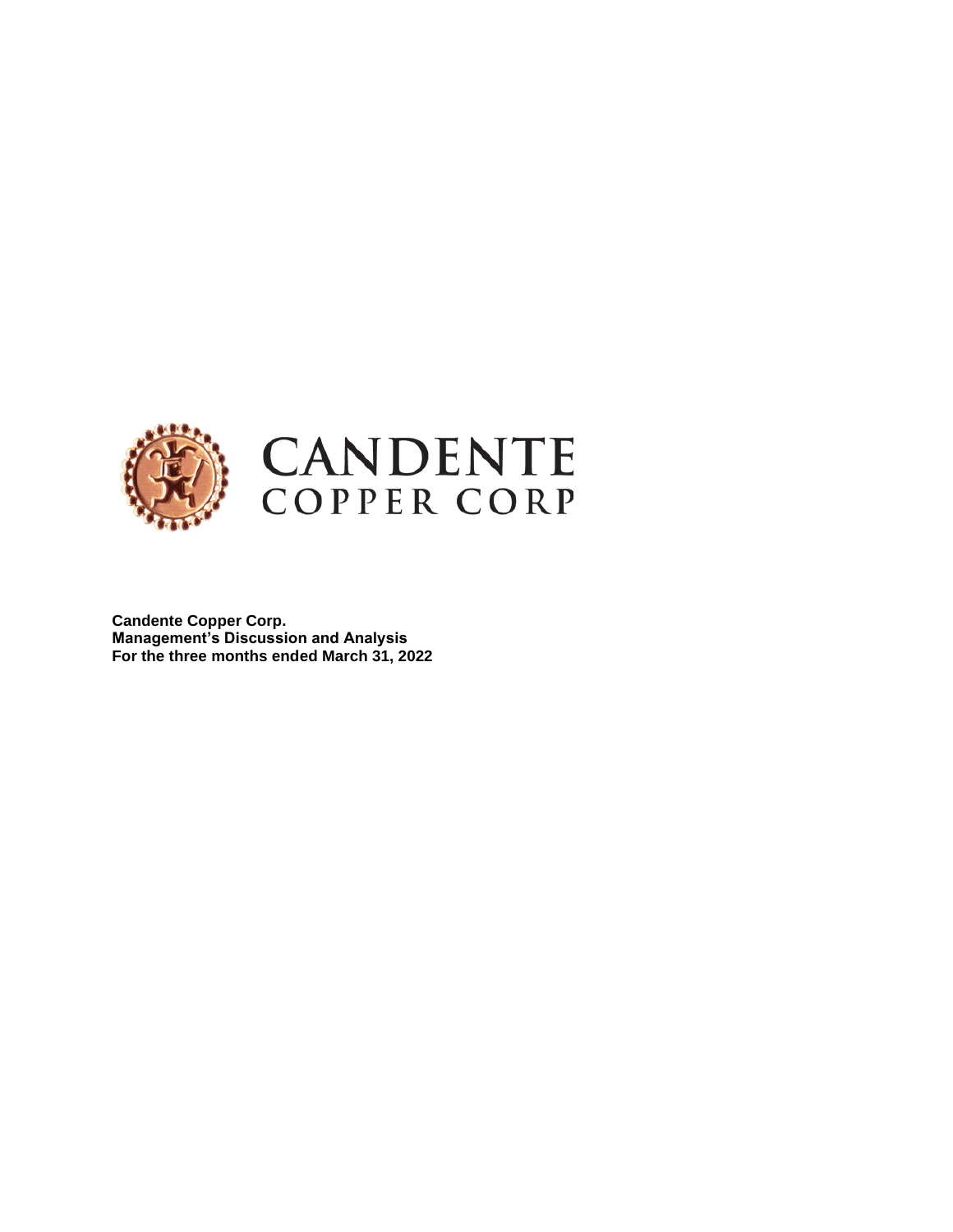# **TABLE OF CONTENTS**

|                                                              | Page            |
|--------------------------------------------------------------|-----------------|
| <b>BUSINESS OVERVIEW</b>                                     | $\overline{2}$  |
| <b>PROJECT SUMMARIES</b>                                     | $\overline{2}$  |
| CONSOLIDATED OPERATING HIGHLIGHTS                            | 10              |
| CONSOLIDATED FINANCIAL HIGHLIGHTS                            | 11              |
| LIQUIDITY AND CAPITAL RESOURCES                              | 12 <sup>2</sup> |
| <b>SHARE CAPITAL</b>                                         | 12 <sup>2</sup> |
| <b>COMMITMENTS</b>                                           | 12 <sup>2</sup> |
| OFF BALANCE SHEET ARRANGEMENTS                               | 13              |
| PROPOSED TRANSACTIONS                                        | 13              |
| RELATED PARTY TRANSACTIONS                                   | 13              |
| CRITICAL ACCOUNTING ESTIMATES AND JUDGMENTS                  | 14              |
| FINANCIAL RISK, FINANCIAL INSTRUMENTS AND CAPITAL MANAGEMENT | 15              |
| INTERNAL CONTROLS OVER FINANCIAL REPORTING                   | 17              |
| <b>RISK FACTORS</b>                                          | 17              |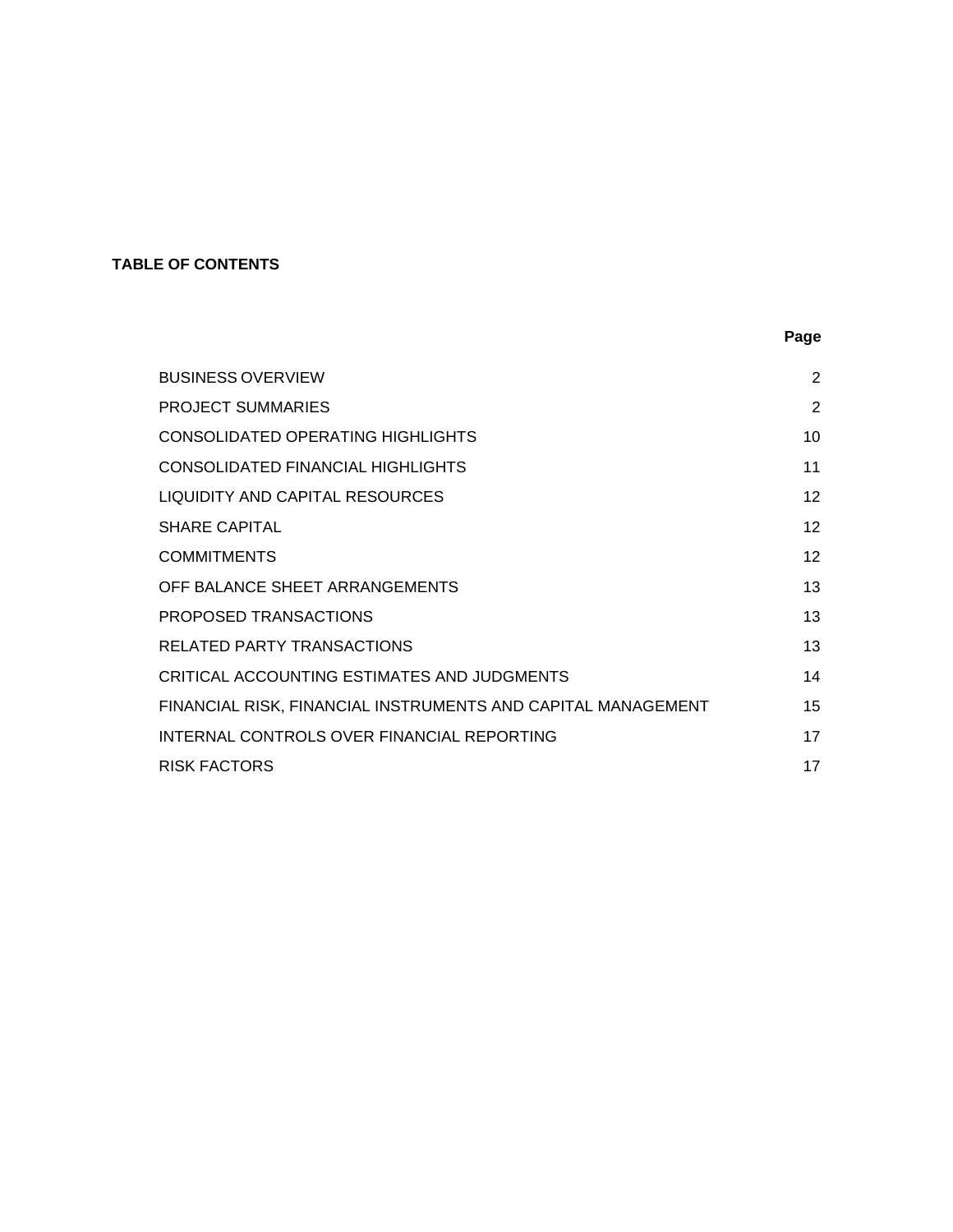The following Management's Discussion and Analysis ("MD&A") focuses on significant factors that affected Candente Copper Corp. ("Candente Copper") and its subsidiaries (collectively, the "Company") during the relevant reporting period and to the date of this report. This MD&A contains a review and analysis of financial results for the three months ended March 31, 2022 and identifies business risks that the Company faces and comments on financial resources required for development of the business.

This MD&A supplements but does not form part of the interim condensed consolidated financial statements of the Company and notes thereto for the three months ended March 31, 2022, and consequently should be read in conjunction with the afore-mentioned financial statements and notes thereto and with the Company's audited consolidated financial statements and related notes for the year ended December 31 2021. Information in this MD&A is current as of May 16, 2022.

All amounts, unless specifically identified as otherwise, both in the Company's consolidated financial statements and this MD&A are expressed in US dollars.

## **FORWARD-LOOKING STATEMENTS**

This MD&A contains certain "forward-looking information" which may include, but is not limited to, statements with respect to future events or future performance, management's expectations regarding the Company's growth, results of operations, estimated future revenues, requirements for additional capital, production costs and revenue, future demand for and prices of copper and precious metals, business prospects and opportunities. In addition, statements relating to mineral estimates or mineralized material of recoverable copper and precious metals are forward-looking information, as they involve implied assessment, based on certain estimates and assumptions, that the copper and precious metals can be profitably produced in the future. Such forward-looking information reflects management's current beliefs and is based on information currently available to management. Often, but not always, forward-looking statements can be identified by the use of words such as "plans", "expects", "is expected", "budget", "scheduled", "estimates", "forecasts", "predicts", "intends", "targets", "aims", "anticipates" or "believes" or variations (including negative or grammatical variations) of such words and phrases or may be identified by statements to the effect that certain actions "may", "could", "should", "would", "might" or "will" be taken, occur or be achieved. A number of known and unknown risks, uncertainties and other factors may cause the actual results or performance to materially differ from any future results or performance expressed or implied by the forward-looking information. Such factors include, among others, general business, economic, competitive, political and social uncertainties; development and/or exploration activities and the accuracy of probability simulations prepared to predict prospective mineral resources; changes in project parameters as plans continue to be refined; political instability or insurrection or war; labor force availability and turnover; delays in obtaining governmental approvals and permits or in the completion of development or construction activities or in the commencement of operations; as well as those factors discussed in the section entitled "Risks Factors" in this MD&A. These factors should be carefully considered, and readers of this MD&A should not place undue reliance on forward-looking information.

Although the forward-looking information contained in this MD&A is based upon what management believes to be reasonable assumptions, there can be no assurance that such forward-looking information will prove to be accurate, as actual results and future events could differ materially from those anticipated in such information. Accordingly, readers should not place undue reliance on forward-looking information. Such forward-looking information is made as of the date of this MD&A and, other than as required by applicable securities laws, Candente Copper assumes no obligation to update or revise such forwardlooking information to reflect new events or circumstances.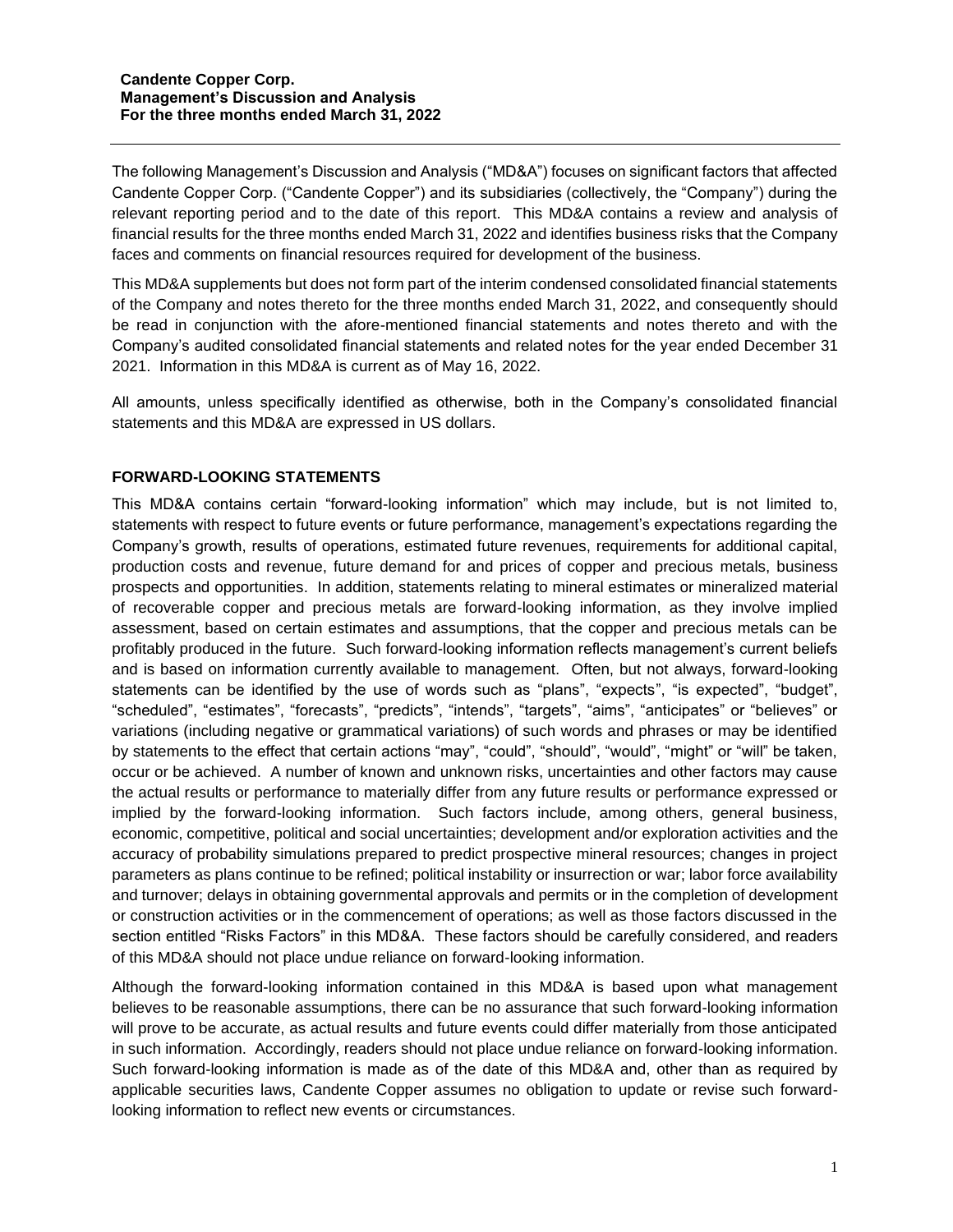## **USE OF NON-GAAP MEASURES**

In this document, we refer to terms that do not have any standardized meaning prescribed by International Financial Reporting Standards ("IFRS"). Our usage of these terms may vary from the usage adapted by other companies, and they cannot be reconciled to comparable terms in the condensed consolidated interim financial statements for the three months ended March 31, 2022.

In this document and in the Company's consolidated financial statements, unless otherwise noted, all financial data is prepared in accordance with IFRS.

#### **BUSINESS OVERVIEW**

Candente Copper is a Vancouver, Canada based mineral exploration company engaged in the acquisition, exploration and development of mineral rights interests. The Company is currently focused predominantly on the exploration and development of its Cañariaco porphyry copper project (the "Cañariaco Project"), which comprises the Cañariaco Norte and Cañariaco Sur deposits, as well as the Quebrada Verde prospect (collectively, the "Cañariaco Copper Project") located in Northern Peru. The Company also holds other earlier stage base metal properties located in Peru and Canada.

Cañariaco Norte has a well defined resource and several engineering studies have been completed on it. At Cañariaco Sur, a deposit has been identified but further drilling is required to delineate the full size and grade of the deposit. The Quebrada Verde prospect has geochemical and geophysical anomalies as well as mineralization and alteration in favourable rock types typical of a porphyry copper-gold system which are currently untested by drilling.

During the three months ended March 31, 2022, 3,148,213 common shares were issued: pursuant to the exercise of 2,580,000 stock options for proceeds of CDN\$244,000, and 568,213 common shares with fair value of CDN\$130,689 to settle a CDN\$67,800 debt. The Company recorded a loss of CDN\$62,889 in connection to the debt settlement.

#### **PROJECT SUMMARIES**

*The forward-looking information contained in this section is subject to the risk factors and assumptions contained in the section "Forward-Looking Statements" included with this MD&A. These factors are described under the heading "Risk Factors" and are Non-GAAP measures.*

#### **Cañariaco Copper Project**

The Cañariaco Copper Project is an advanced stage porphyry copper exploration and development project located in Northern Peru.

The Company has a 100% interest in the mineral rights of the Cañariaco Copper Project subject to a 0.5% NSR held by Anglo Pacific.

On September 24, 2015, the Company sold a 0.5% net smelter return ("NSR") on the Cañariaco Copper Project in Peru for the aggregate sum of US\$500,000. The NSR was granted to Exploraciones Apolo Resources S.A.C. ("Apolo"), an affiliate of Entrée Gold Inc. On June 8th, 2018, the Company was advised that Anglo Pacific Group PLC had acquired the existing 0.5% Net Smelter Return Royalty ("NSR") over the Cañariaco Copper Project from Entrée Resources Ltd.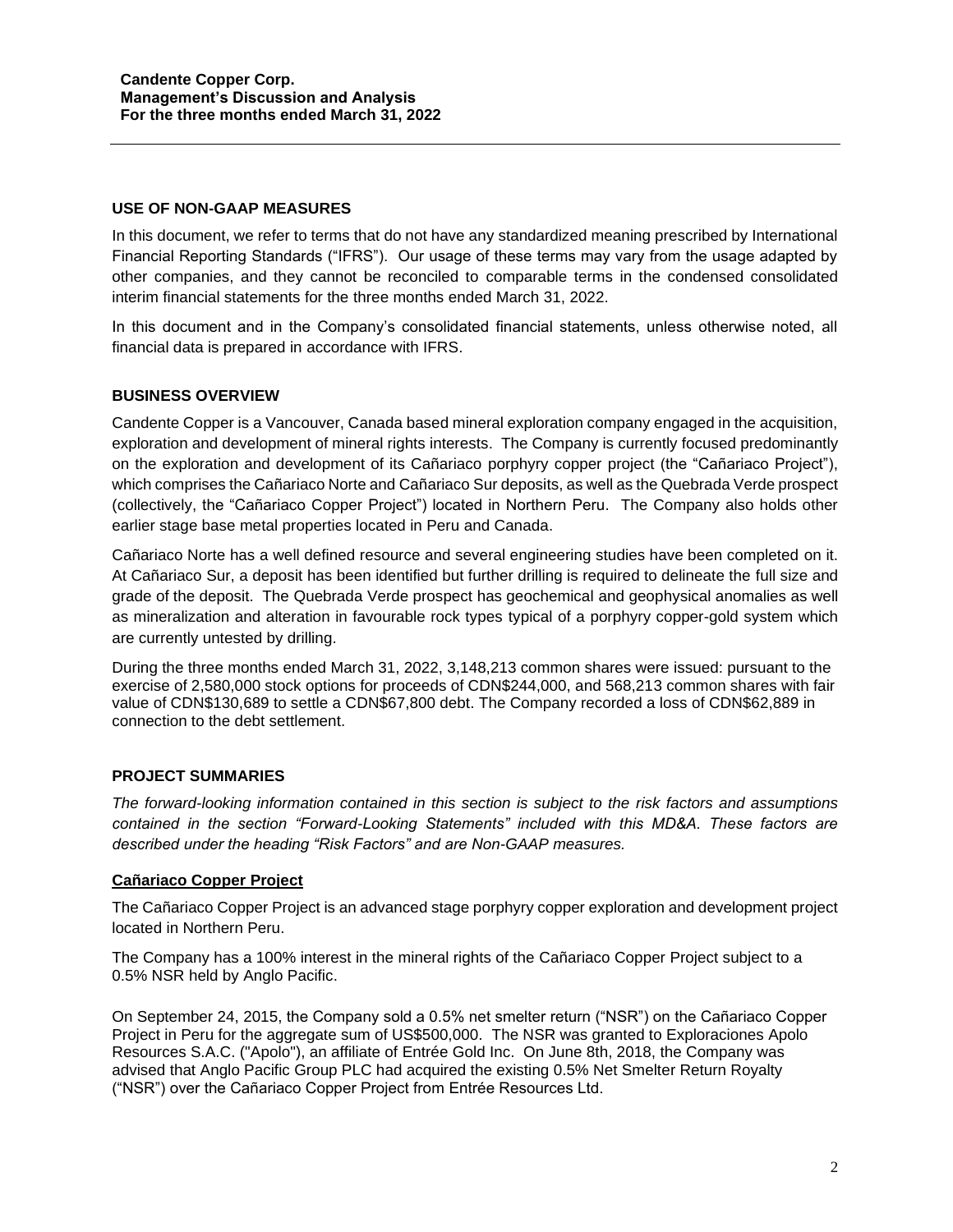On November 29th, 2017, the Company sold one of its' Peruvian subsidiaries, Compania Minera Candente S.A. for approximately US\$757,000. Candente S.A. had been formed to act as a service company to provide geological and other consulting services to Candente's various subsidiary entities in Peru and as such did not hold any mineral properties.

On January 21, 2020, Nascent Exploration Pty Ltd., a wholly owned subsidiary of Fortescue Metals Group Ltd. (collectively "Fortescue") made a strategic investment of Cdn \$1,050,000 by purchasing 21,000,000 common shares at a price of \$0.05 in a non-brokered Private Placement. This investment gave them 9.72% interest in the Company and the right to appoint one person as a director of Candente Copper as well as certain pre-emptive rights. These rights include anti-dilution rights as well as a Right of First Refusal on any debt financing or royalty or stream agreements on any of Candente Copper's assets (but does not include an earn-in joint venture proposals). Details of such are given below.

On May 22<sup>nd</sup>, 2020, Fortescue increased their investment to hold 19.9% of the Company by subscribing for an additional 27,500,000 shares for gross proceeds of Cdn\$1,375,000. At the time of this investment Fortescue's cumulative investment was Cdn\$2,425,000 for 48,500,000 shares.

Fortescue is one of the largest global iron ore producers, recognized for its culture, innovation and industryleading development of world class infrastructure and mining assets in Western Australia. Fortescue's recent Australian exploration activity has focused on early stage target generation for copper-gold in addition to its extensive iron ore deposits in Western Australia, while it simultaneously builds on its world-class exploration expertise, operational reputation and capability through exploration in highly prospective areas such as South America, including Peru, to deliver shareholder value.

## **Details on Rights Granted to Fortescue**

In connection with the Private Placement, and provided that Fortescue beneficially owns or has the right to acquire not less than 5.0% of the issued and outstanding Common Shares of Candente Copper (on a diluted basis), Fortescue was granted the following:

- *1. (a) the right (but not the obligation) to appoint one person as a director of Candente Copper;*
- *2. (b) the right (but not the obligation) to participate, on a pro rata basis, in any future equity financing of equity securities undertaken by Candente Copper to the extent required to allow Fortescue to maintain the same equity ownership interest (on a diluted basis) in Candente Copper that it possessed immediately prior to closing of the equity financing such that Fortescue does not suffer any equity dilution; and*
- *3. (c) if within two (2) years from the Closing Date of the Private Placement (May 21, 2020), Candente Copper receives a bona fide offer (*a "Non-Equity Financing Offer") from *a third party to provide Candente Copper with any non-equity financing proposal including, but not limited to, debt*  financing or a royalty or stream for the purpose of funding the future exploration or development of *any of Candente Copper's assets (but for greater certainty does not include an earn-in joint venture proposal) and Candente Copper wishes to accept such Non-Equity Financing Offer, then Fortescue shall have the option to provide such Non-Equity Financing.*

Due to the exercise of warrants and stock options during early 2021 Fortescue's holdings reduced to 18.9% of the Company.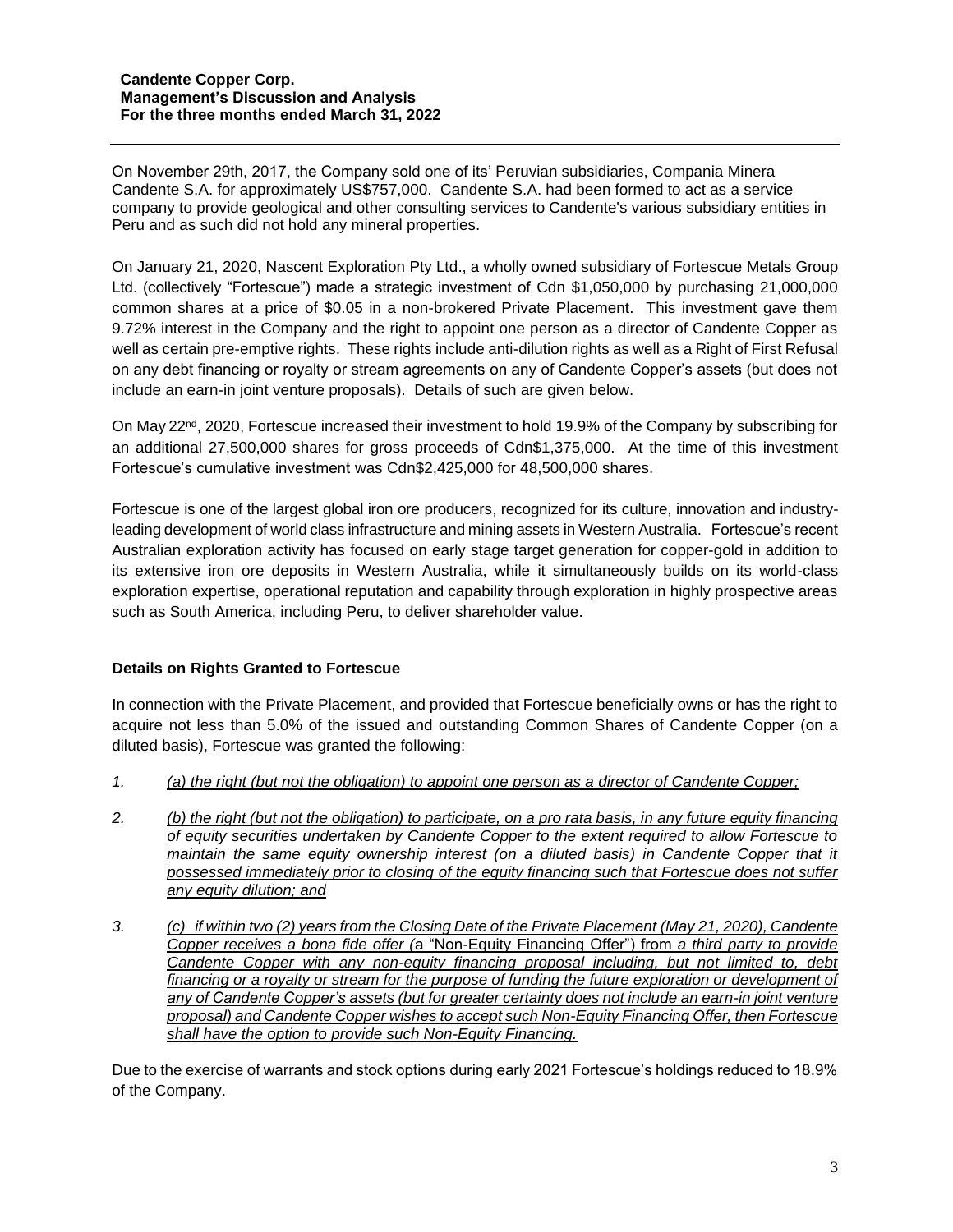In August, 2021, the Company completed a private placement with Fortescue and Lind Global Fund II, LP, for gross proceeds of Cdn\$1,100,000. The two parties subscribed equally for 4,400,000 of the 8,800,000 total shares. Lind Global Fund II, LP, is an institutional investment fund managed by The Lind Partners, LLC, an institutional fund manager and leading provider of growth capital to small and mid-cap companies publicly traded in the US, Canada, Australia and the UK. Fortescue increased its interest in the Company from 18.9% to 19.9% with the August 2021 Private Placement.

## **Exploration activities for the three months ended March 31, 2022.**

Yaku Consultores was engaged to conduct baseline studies at the Cañariaco Project. Their work will be part of environmental and social impact studies and habitat protection for all exploration phases of permitting including drilling and also for the community and regional stakeholders.

The Company obtained the respective authorizations from SERFOR and PRODUCE (Peruvian authorities for National Forest and Wildlife Services and the Ministry of Production) to conduct new monitoring of Water Quality, Air Quality, Noise Levels and Biology, Wild Flora and Fauna and Hydrobiology. Yaku conducted the collecting of new data within the project area which will add significantly to the studies that Candente Copper has been conducting such since 2004. A new EIAsd and drilling permit applications are being prepared.

Field activities also included field visits related to permit applications as well as additional activities related to reclamation of drill sites and camp roads.

In late February 2021, Ausenco Engineering ("Ausenco") was engaged to conduct an internal Desk Top study to identify a new development strategy for Cañariaco Norte. The results of the study were very positive and recommended advancing to an updated Preliminary Economic Assessment Study ("PEA").

In September 2021, Ausenco commenced the updated PEA to evaluate a new development strategy for the Cañariaco Norte Project.

On January 28, 2022, an Initial Inferred Mineral Resource for the portion of the Cañariaco Sur deposit drilled to date was announced. Additionally the mineral resource for Cañariaco Norte was updated for purposes of the 2022 PEA (see Tables below and also the Company's [news release NR 144 dated January](https://candentecopper.com/news-releases/news-releases/2022/candente-copper-announces-initial-inferred-resource-for-canariaco-sur-copper-gold-porphyry-updates-canariaco-norte-resource-peru/)  [28, 2022\)](https://candentecopper.com/news-releases/news-releases/2022/candente-copper-announces-initial-inferred-resource-for-canariaco-sur-copper-gold-porphyry-updates-canariaco-norte-resource-peru/) by David Thomas, P.Geo., of DKT Geosolutions Inc. and Jay Melnyk, P.Eng. Principal Mining Engineer at AGP Mining Consultants Inc.

|                 |               |      |      |       |       |       | <b>Contained Metal</b> |            |               |            |  |  |
|-----------------|---------------|------|------|-------|-------|-------|------------------------|------------|---------------|------------|--|--|
| <b>Cut-Off</b>  | <b>Tonnes</b> | Cu   | Cu   | Au    | Ag    | Mo    | Copper                 | Gold       | <b>Silver</b> | Molybdenum |  |  |
| Grade<br>Cu (%) | (M)           | Eq*  | (%)  | (g/t) | (g/t) | (ppm) | (B lbs)                | (M<br>Ozs) | (M Ozs)       | M lbs)     |  |  |
| 0.1             | 433.2         | 0.3  | 0.25 | 0.09  | 1.2   | 22    | 2.36                   | 1.26       | 16.39         | 20.88      |  |  |
| 0.15            | 384.5         | 0.32 | 0.26 | 0.10  | 1.2   | 22    | 2.22                   | 1.18       | 15.02         | 18.91      |  |  |
| 0.2             | 290.0         | 0.35 | 0.29 | 0.11  | 1.3   | 22    | 1.85                   | 0.98       | 11.88         | 14.25      |  |  |

## **\*Cañariaco Sur Initial Inferred Resource (0.15% Copper Cut-off Grade)**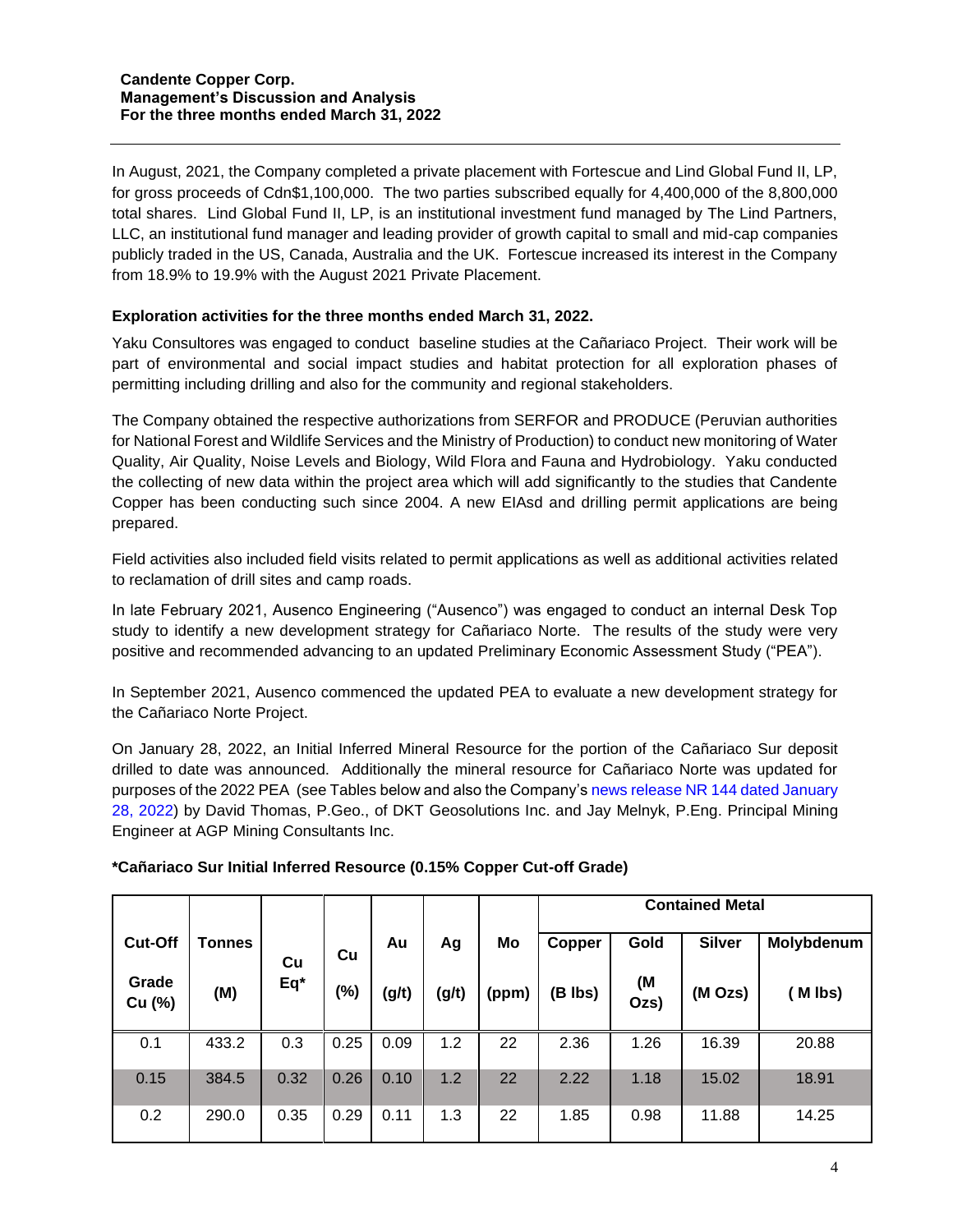#### **Notes to accompany Cañariaco Sur Initial Inferred Resource table:**

1.The Mineral Resources have an effective date of January 27, 2022. The Qualified Person for the estimate is David Thomas of DKT Geosolutions Inc.

2.The Mineral Resources were estimated in accordance with the Canadian Institute of Mining and Metallurgy ("CIM") Definition Standards (2014) and the CIM "Estimation of Mineral Resources and Mineral Reserves Best Practice" (2019) guidelines;

3.A single 0.1% Cu grade shell domain was constructed using implicit modelling

4.Raw drill hole assays were composited to 15 m lengths broken at domain boundaries.

5.Capping of high grades was considered necessary and was completed on assays prior to compositing. Copper assays were capped to a 0.8% threshold and gold assays were capped at a threshold of 1 g/t.

6.Block grades for gold were estimated from the composites using ordinary kriging interpolation into 20 x 20 x 15 m blocks coded by the 0.1% Cu grade shell .

7.The mineral resource is reported above a 0.15% Cu cut-off grade. Additional cut-off grades are shown for sensitivity purposes only.

8.A dry bulk density of 2.5 g/cm3 was used for all material.

9.The Mineral Resources are reported within a constraining Lerchs Grossmann pit shell developed using Hexagon's MinePlan 3D™ software using:

- i. A copper price of US\$3.50/lb
- ii. Mining cost of US\$1.60/t;
- iii. An combined processing, tailings management and G&A cost of US\$6.52/t;
- iv. 45 degree Pit slope angles;
- v. A copper process recovery of 88%.
- vi. Copper concentrate smelter terms: US\$75/DMT TC, US\$0.075/lb RC and 96.2% payable
- vii. Estimated concentrate shipping costs of US\$133.00/WMT of concentrate

10. Copper equivalent grades including contributions from gold, silver and molybdenum, were estimated using metal prices (copper US\$3.50 /lb, gold US\$1, 650 /oz, US\$21.5 /oz and US\$11.00/lb Mo), metal recoveries (copper 88%, gold 65%; silver 57% and molybdenum 60%) and smelter payables (copper 96.5%: gold 93%; silver 90% and molybdenum 100%). Copper grade equivalent calculation: Cu Eq% = Cu % + ((Au grade x Au price x Au recovery x Au smelter payable%) + (Ag grade x Ag price x Ag recovery x Ag smelter payable%)+ (Mo grade x Mo price x Mo recovery x Mo smelter payable%))/(22.0462 x Cu price x 31.1035 g/t x Cu recovery x Cu smelter payable%).

11. There is no metallurgical testwork on Cañariaco Sur at this time – Cañariaco Norte average recoveries have been applied for LG shell generation and Copper equivalent estimations.

12. All figures are rounded to reflect the relative accuracy of the estimate. Totals may not sum due to rounding as required by reporting guidelines.

13. The contained metal figures shown are in situ. No assurance can be given that the estimated quantities will be produced.

14. Mineral Resources that are not Mineral Reserves do not have demonstrated economic viability.

This Cañariaco Sur estimate is based on 15 drill holes as well as geology, geochemistry and a review of the deposit lithology, alteration and specific gravities.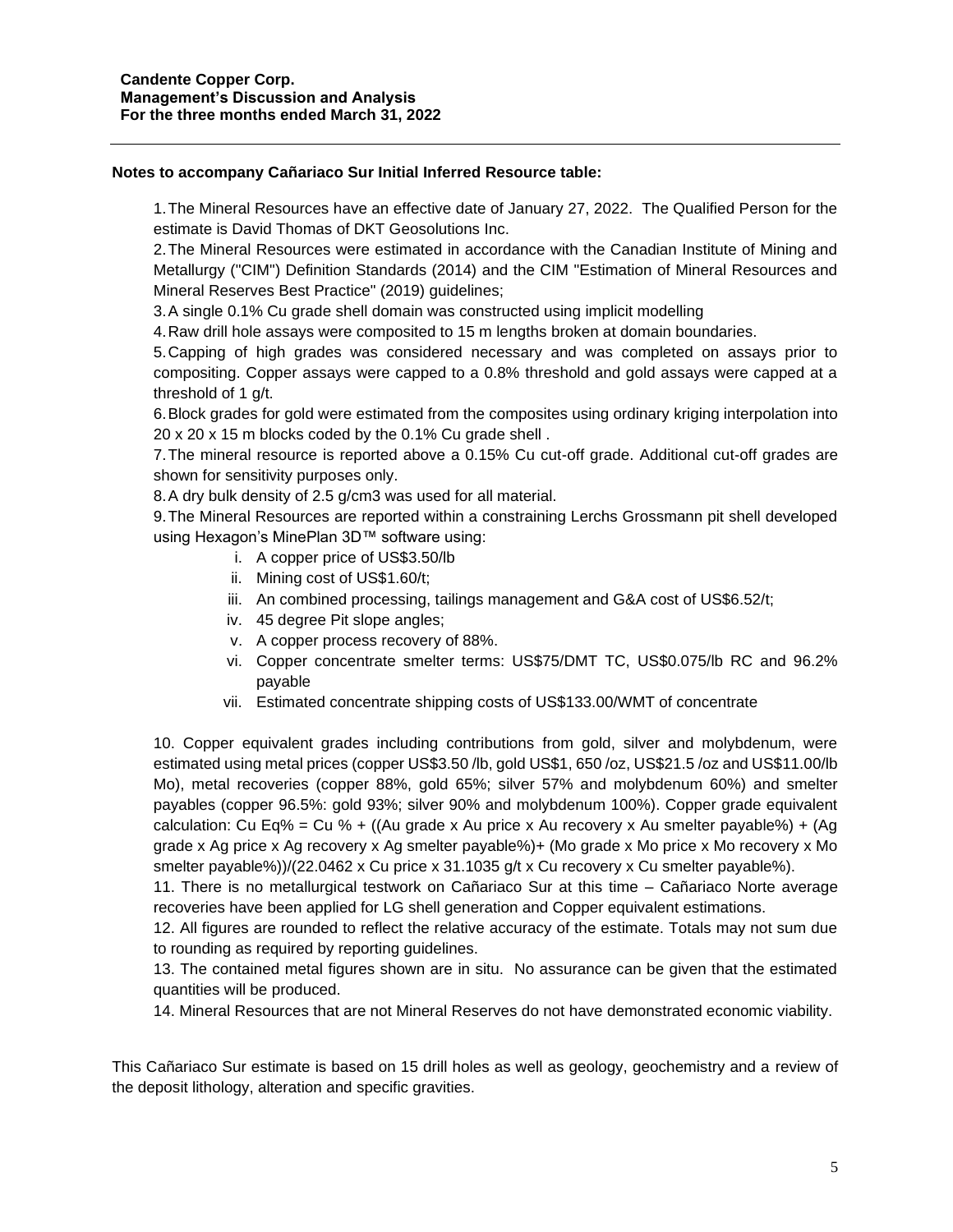|                                          |               |                  |              |             |             | <b>Contained Metal</b> |                 |                          |  |  |  |
|------------------------------------------|---------------|------------------|--------------|-------------|-------------|------------------------|-----------------|--------------------------|--|--|--|
| <b>Resource</b><br><b>Classification</b> | tonnes<br>(M) | Cu Eq*<br>$(\%)$ | Cu<br>$(\%)$ | Au<br>(g/t) | Ag<br>(g/t) | Copper<br>$(B$ lbs.)   | Gold<br>(M Ozs) | <b>Silver</b><br>(M Ozs) |  |  |  |
| <b>Measured</b>                          | 423.5         | 0.48             | 0.43         | 0.07        | 1.9         | 4.04                   | 0.98            | 25.71                    |  |  |  |
| <b>Indicated</b>                         | 670.7         | 0.39             | 0.36         | 0.05        | 1.6         | 5.25                   | 1.16            | 33.72                    |  |  |  |
| Measured+<br><b>Indicated</b>            | 1,094.2       | 0.42             | 0.39         | 0.06        | 1.7         | 9.29                   | 2.14            | 59.43                    |  |  |  |
| <b>Inferred</b>                          | 410.6         | 0.32             | 0.29         | 0.04        | 1.4         | 2.66                   | 0.55            | 18.09                    |  |  |  |

## **Cañariaco Norte Mineral Resource Estimate (0.15% Copper Cut-off Grade)**

#### **Notes to accompany Cañariaco Norte Resource table:**

- 1. The Mineral Resources have an effective date of January 27, 2022. The Qualified Person for the estimate is David Thomas of DKT Geosolutions Inc.
- 2. The Mineral Resources were estimated in accordance with the Canadian Institute of Mining and Metallurgy ("CIM") Definition Standards (2014) and the CIM "Estimation of Mineral Resources and Mineral Reserves Best Practice" (2019) guidelines;
- 3. Domaining and grade estimation have not changed since the 2010 mineral resource estimate. The technical report supporting the 2010 mineral resource estimate was filed on December  $16<sup>th</sup>$ , 2010 and is available under the company's public filings on [www.sedar.com.](http://www.sedar.com/)
- 4. The Mineral Resources are reported within a constraining Lerchs Grossmann pit shell developed using Hexagon's Mine Plan 3D™ software using:
	- A copper price of US\$3.50/lb
	- Mining cost of US\$1.60/t;
	- A combined processing, tailings management and G&A cost of US\$6.52/t;
	- Variable pit slope angles ranging from 36 to 39 degrees;
	- A copper process recovery of 88%.
	- Copper concentrate smelter terms: US\$75/DMT TC, US\$0.075/lb RC and 96.2% payable
	- Estimated concentrate shipping costs of US\$133.00/WMT of concentrate
- 5. Copper equivalent grades including contributions from gold and silver, were estimated using metal prices (copper US\$3.50 /lb, gold US\$1, 650 /oz, and silver US\$21.5 /oz), metal recoveries (copper 88%, gold 65%; silver 57%) and smelter payables (copper 96.5%: gold 93%; silver 90%). Copper grade equivalent calculation: Cu Eq% = Cu % + ((Au grade x Au price x Au recovery x Au smelter payable%) + (Ag grade x Ag price x Ag recovery x Ag smelter payable))/(22.0462 x Cu price x 31.1035 g/t x Cu recovery x Cu smelter payable%).
- 6. All figures are rounded to reflect the relative accuracy of the estimate. Totals may not sum due to rounding as required by reporting guidelines.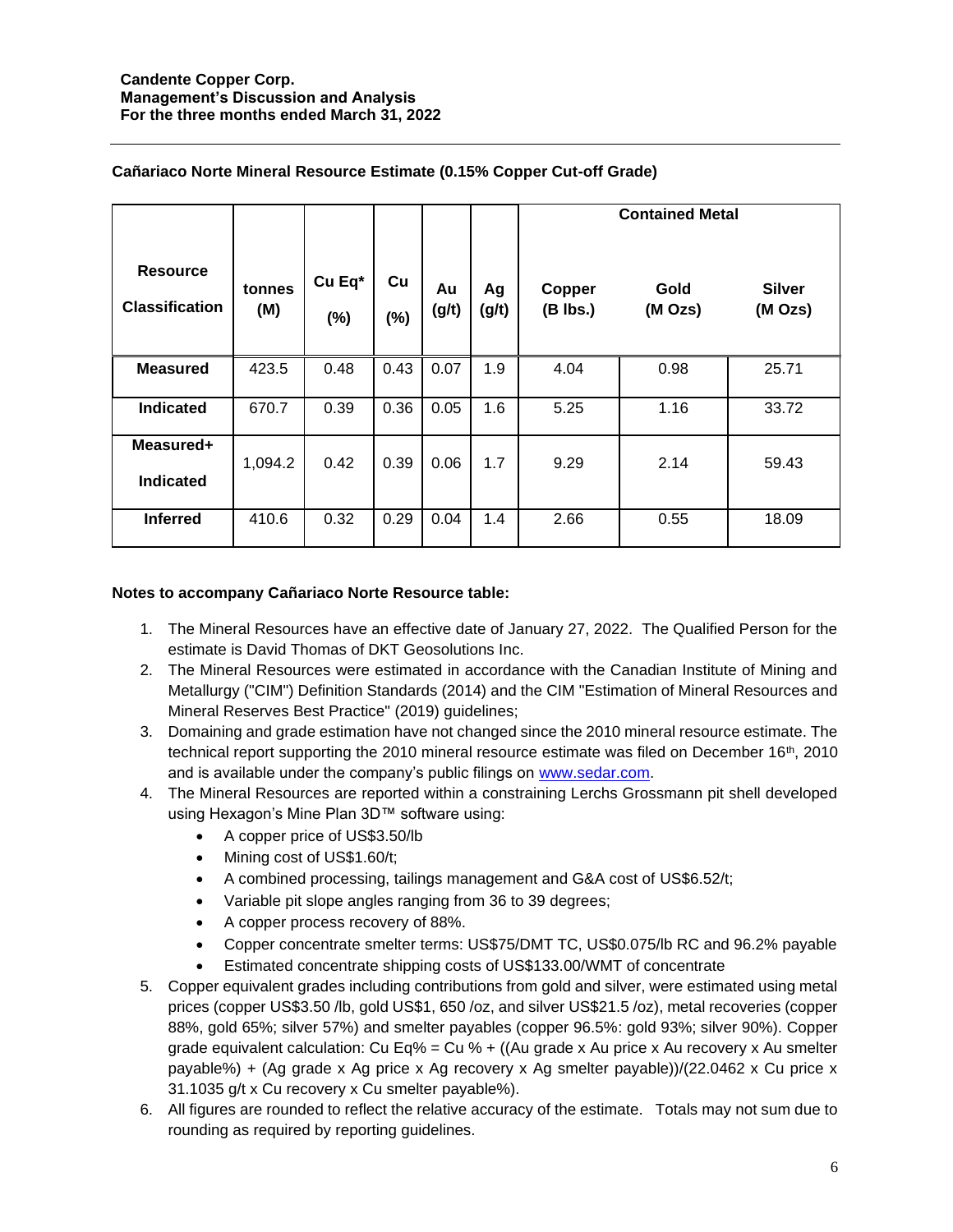- 7. The contained metal figures shown are in situ. No assurance can be given that the estimated quantities will be produced.
- 8. Mineral Resources that are not Mineral Reserves do not have demonstrated economic viability.

The current mineral resource estimate for Cañariaco Norte is based on 230 drill holes, as well as a review of the deposit lithology, alteration and specific gravities.

A 0.15% Cu applied cut-off was used for both deposits as it represents an approximate breakeven cut-off, based on parameters developed during the 2022 Canariaco Norte PEA study. The updated resources at Cañariaco Norte are estimated to contain 9.29 Blb Cu, 2.14 Moz Au and 59.43 Moz Ag in the Measured and Indicated categories as well as 2.66 Blb Cu, 0.55 Moz Au and 18 Moz Ag in the Inferred categories.

Results of the 2022 PEA were announced on Feb 8, 2022 and the 43-101 Technical report was filed on March 14, 2022. The 2022 PEA mine plan only includes resources from Cañariaco Norte.

Highlights from the 2022 PEA include:

- Initial CapEx of  $$1.04 B 40,000$  tonnes per day ("tpd") mine and plant;
- Mine and plant expansion to 80,000 tpd in year 7 with additional capex of \$305 M from cash flow;
- Cash operating cost of US\$1.28/lb of copper including all on-site and off-site costs, treatment and refining charges ("TC/RC"), net of by-product credits;
- Advanced ESG development strategies result in improved Infrastructure Design including a single waste management facility (WMF) with co-mingling and co-placement of waste rock and filtered mill tailings creating a smaller overall footprint further distanced from populated areas;
- Waste to mineralized material strip ratio of 0.66:1
- After-tax NPV of US\$1,010 M for base case of US\$3.50/lb Cu, US\$1,650/oz Au, US\$21.50/oz Ag, and 8% discount rate;
- After-tax IRR of 16.3% for base case of US\$3.50/lb Cu, US\$1,650/oz Au, and US\$21.50/oz Ag;
- After-tax NPV increases to US\$1,833 M, with an IRR of 21.9% and payback of 4.5 years when using a copper price of US\$4.50/lb.
- Payback of pre-production capital in 7.1 years using base case price of US\$3.50/lb Cu and 4.5 years using US\$4.50/lb Cu;
- Highly leveraged to copper prices;
- Life-of mine ("LOM") metal production of 4,848 Mlb (2,199,215 tonnes) Cu, 879,051 oz Au, and 19,700,467 oz Ag;
- Average annual metal production of 173 Mlb (78,543 tonnes) Cu, 31,395 oz Au, and 703,588 oz Ag during the LOM;
- Average annual metal production of 120 Mlb (54,539 tonnes) Cu, 24,375 oz Au, and 548,667 oz Ag for the first six years;
- Average annual metal production of 193 Mlb (87,475 tonnes) Cu, 34,243 oz Au per year, and 766,753 oz Ag per year for the second mine phase, which will run for 21.4 years;
- Average LOM metal recoveries of 88.1% for Cu, 64.7% for gold and 57.2% for silver;
- Concentrate grades are forecast to average approximately 26% Cu, 3.63 g/t Au and 84.16 g/t Ag for first six years;
- LOM Concentrate grades are projected to average approximately 26% Cu, 3.27 g/t Au and 75.40 g/t Ag;
- Conventional crush/grind and flotation technology;
- Decreased OpEx with marketable concentrate with no need for arsenic treatment;
- Pre-production capital cost of US\$1.04 B is based on leased mining equipment and includes a contingency allocation of 18.5%;
- All-in capital cost of US\$1.57 B based on leased mining equipment and including life-of-mine sustaining capital, expansion capital and closure cost;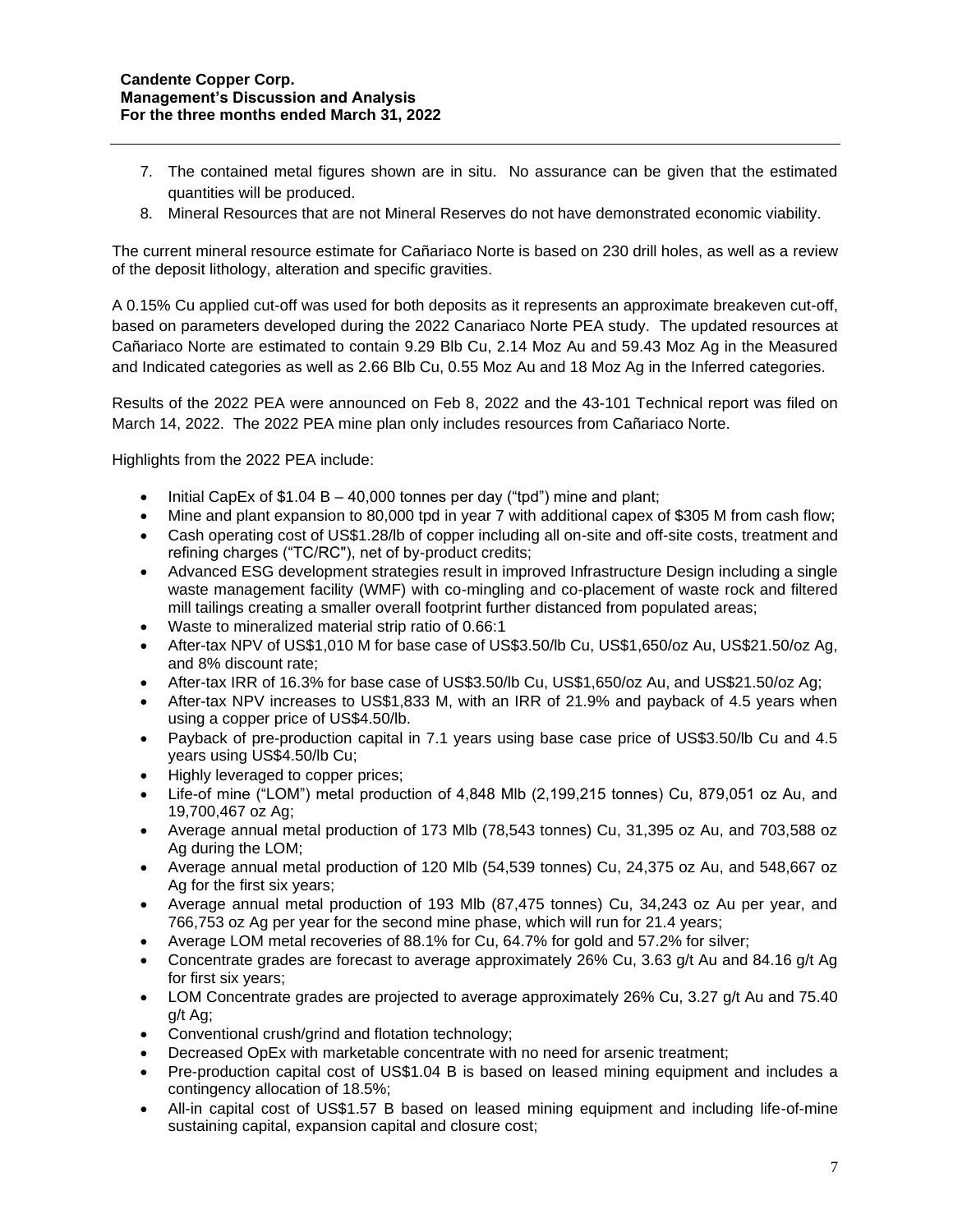- 28-year mine life, with potential for extension if additional resources identified below proposed pit can be included in a mine plan;
- Located at a moderate elevation with pit centroid and process plant at approximately 3,000 metres above sea level;
- Connection to the national power grid is planned to be by direct line approximately 55 km from the project site to the Carhuaquero substation site;
- Significant potential for discovery of additional mineralization at nearby Cañariaco Sur and Quebrada Verde targets.

Measured, Indicated and Inferred Mineral Resources were used in the 2022 PEA mine plan. Within the ultimate pit, at the \$6.52/t NSR cut-off the classification breakdown of the mill feed material is 54% Measured Mineral Resources, 38% Indicated Mineral Resources and 8% Inferred Mineral Resources.

The 2022 PEA is preliminary in nature. It includes Inferred Mineral Resources that are considered too speculative geologically to have the economic considerations applied to them that would enable them to be categorized as mineral reserves and there is no certainty that the 2022 PEA will be realized. Mineral resources that are not mineral reserves do not have demonstrated economic viability.

## **Don Gregorio**

The Don Gregorio property is located in northern Peru 140 km NNE of Chiclayo in the department of Cajamarca and approximately 40 km north of the Cañariaco Norte Project porphyry Cu-Au deposit.The property consists of one mineral concession totaling 900 hectares.

On June 29th, 2017, the Company announced it had signed a definitive agreement ("DA") to option the Don Gregorio copper-gold ("Cu-Au") porphyry project, located in Jaen Province, Peru, to Forte Copper Corp. (formerly known as Plan B Minerals Corp.) ("Forte"). In November 2020, the two companies entered into an Assignment Agreement which allows Forte Copper to move ahead with applications for drilling permits.

Under the Assignment and Option Agreements Forte Copper has the right to earn a 60% interest in the Don Gregorio property by completing the following terms:

- 1. Paying all holding costs including annual Mineral Rights (Vigencia);
- 2. Making payments totaling US\$500,000 to Candente; and
- 3. Drilling 10,000 metres within three years of receiving drilling permits of which 5,000 metres must be drilled within two years; Forte Copper may pay \$100/metre cash in lieu of metres not drilled. The Assignment Agreement is for 5 years such that if the 10,000 metres have not been drilled (including cash paid in lieu) by November 2025, then the property must be returned to Candente Copper Corp.

To date, the Company has received payments of \$100,000 and reimbursements for annual vigencia (mineral rights) fees totaling US\$72,296, with respect to this transaction. The Company is also to receive \$100,000 on or before 30 days of receipt of drill permits for the first phase drill program, a further \$100,000 within 30 days of completing the first phase drill program (5,000m) and the final \$200,000 within 60 days of completing the second phase drill program (an additional 5,000m).

Forte has not advised the Company of any field activities during this period.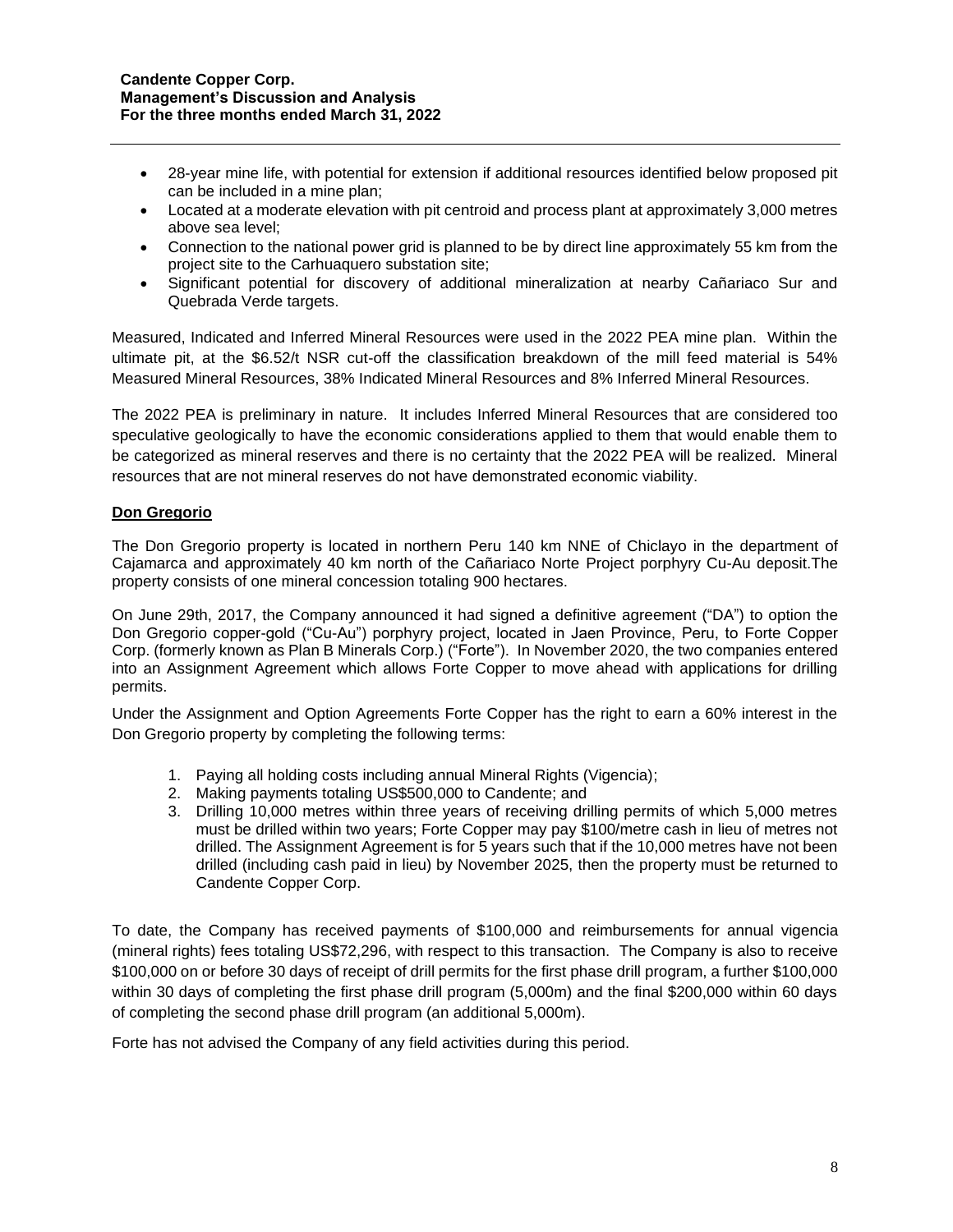#### **Exploration activities for the three months ended March 31, 2022**

#### **Acquisition of Canyon Creek copper project:**

On May 26, 2021 the Company announced it has entered into an option agreement to acquire up to 100% interest in the Canyon Creek copper project in northwestern British Columbia ("B.C."), Canada

Terms of the Agreement

The Company has entered into a Definitive Agreement ("DA") with property owner Chris Baldys. The DA provides for the following:

Acquire 100% Interest (subject to Royalty\*) by:

- 1. Issuing a total of 1M shares over 5 years (by November 30, 2025)
- 2. Funding exploration activities to keep the claims in good standing until December 2027 (approximately Cdn\$45,000 per year)

Of the above the following was a Firm Commitment and has been completed:

- Issue 50,000 shares within 14 days of signing and receiving TSX approval (issued) (note 10);
- Issue an additional 50,000 shares by November 30, 2021 (issued); and
- Funding exploration activities totaling a minimum of \$42,000 by December 31, 2021. (achieved).

\*Royalty:

The Vendor will be granted a royalty equal to 1.5% of net smelter returns ("NSR"). The Company has the right to buyback the first 0.5% of the NSR for \$500,000 and the second 0.5% of the NSR for an additional \$1.5M.

| Canadian projects - Canyon Creek  |               |   |        |
|-----------------------------------|---------------|---|--------|
|                                   | <b>Shares</b> |   | Amount |
| Common shares issued for property | 100,000       | S | 12,118 |
| <b>Exploration expenses</b>       |               |   | 40,443 |
| Balance at January 1, 2022        |               |   | 52,561 |
| <b>Exploration expenses</b>       | ۰             |   | 18,242 |
| Balance at March 31, 2022         | 100.000       | S | 58,685 |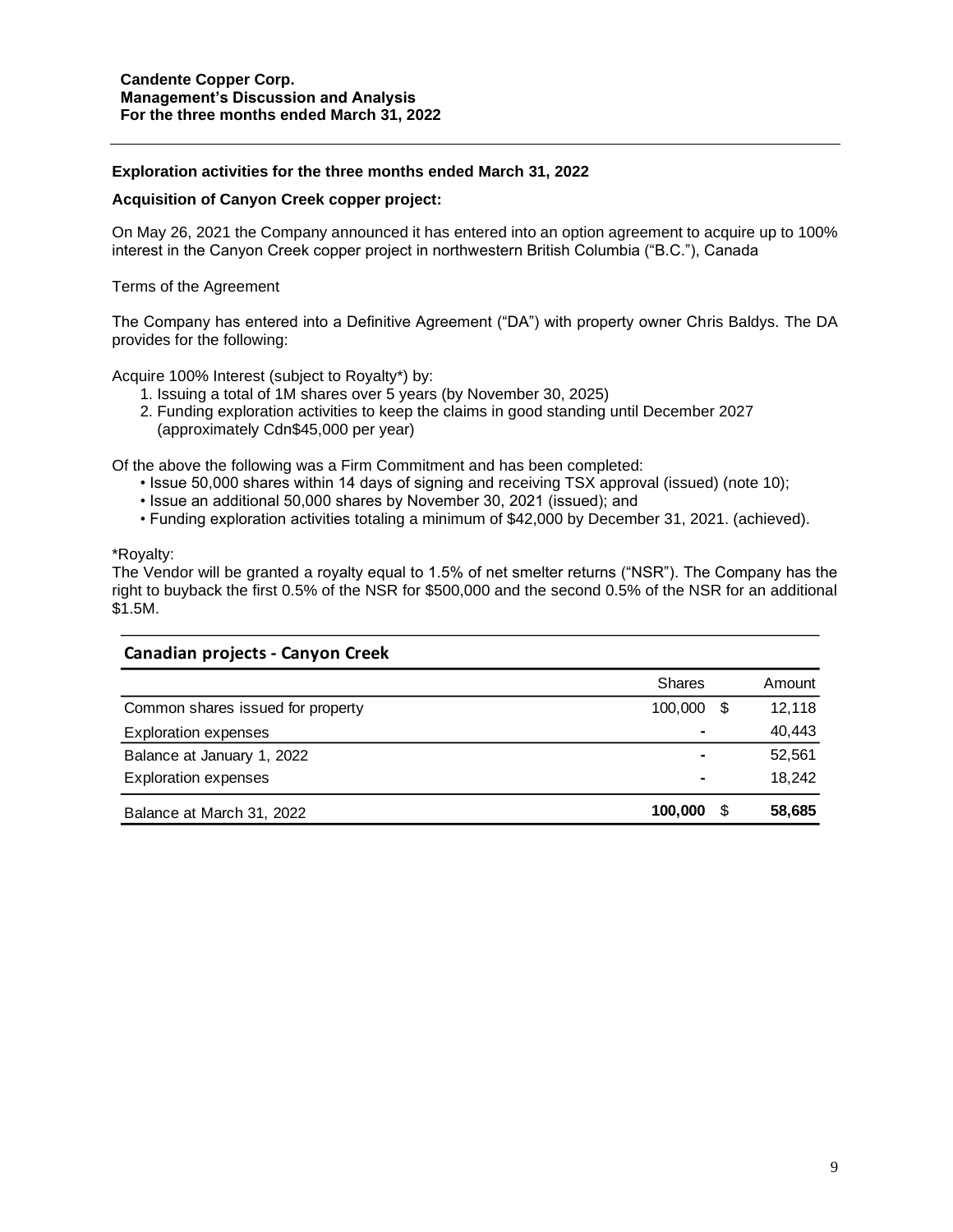## **CONSOLIDATED OPERATING HIGHLIGHTS FOR THE THREE MONTHS ENDED MARCH 31, 2022 AND 2021 OPERATING**

| <b>Operating Highlights</b>                | March 31, 2022 |      | March 31, 2021 | Change    |
|--------------------------------------------|----------------|------|----------------|-----------|
| Community relations and social initiatives | 26,494         | - \$ | 900            | 25,594    |
| Drilling                                   | 14,143         |      |                | 14,143    |
| Environmental health and safety            | 20,999         |      | 15,286         | 5,713     |
| General exploration and development        | 28,795         |      | 14,099         | 14,696    |
| <b>Engineering studies</b>                 | 118,317        |      | 3.180          | 115,137   |
| Field support include project management   | 10,130         |      | 37.708         | (27, 578) |
| Total mineral properties                   | 218,878        |      | 71,173         | 147,705   |

- Community relations and social initiatives were \$26,494, for the quarter ended March 31, 2022 compared to \$900 for the quarter ended March 31, 2021. The increase of \$25,594 was primarily due to additional community relation services engaged to maintain and improve relations with the community near the Company's property.
- Drilling costs were \$14,143, for the quarter ended March 31, 2022 compared to \$Nil for the quarter ended March 31, 2021. Permitting work for future drilling started in second quarter of 2021.
- General exploration costs were \$28,795, for the quarter ended March 31, 2022 compared to \$14,099 for the quarter ended March 31, 2021. These costs include all geological, geochemical, geophysical studies and field work and are credited towards keeping the Company's permits in good standing. The increase of \$14,696 is mainly due to increase in field activities.
- The Ausenco "desktop" engineering studies to assess the economic potential for a new development strategy Cañariaco Norte began in February 2021 and a new PEA was completed in February 2022. The total cost incurred for engineering studies during the quarter ended March 31, 2022, totaled \$118,317 compared to \$3,180 for the quarter ended March 31, 2021.
- Field support costs include costs related to the maintenance of the operational overhead structure in Peru. These costs include: salaries and wages of personnel in Lima, the Chiclayo and the Cañariaco Copper Project camp facility, communication, transportation, food, lodging, fuel costs and project management. For the quarter ended March 31, 2022, these costs totaled \$10,130 compared with \$37,708 for the three months ended March 31, 2021. The decrease of \$27,578 is mainly due to re-allocations of costs.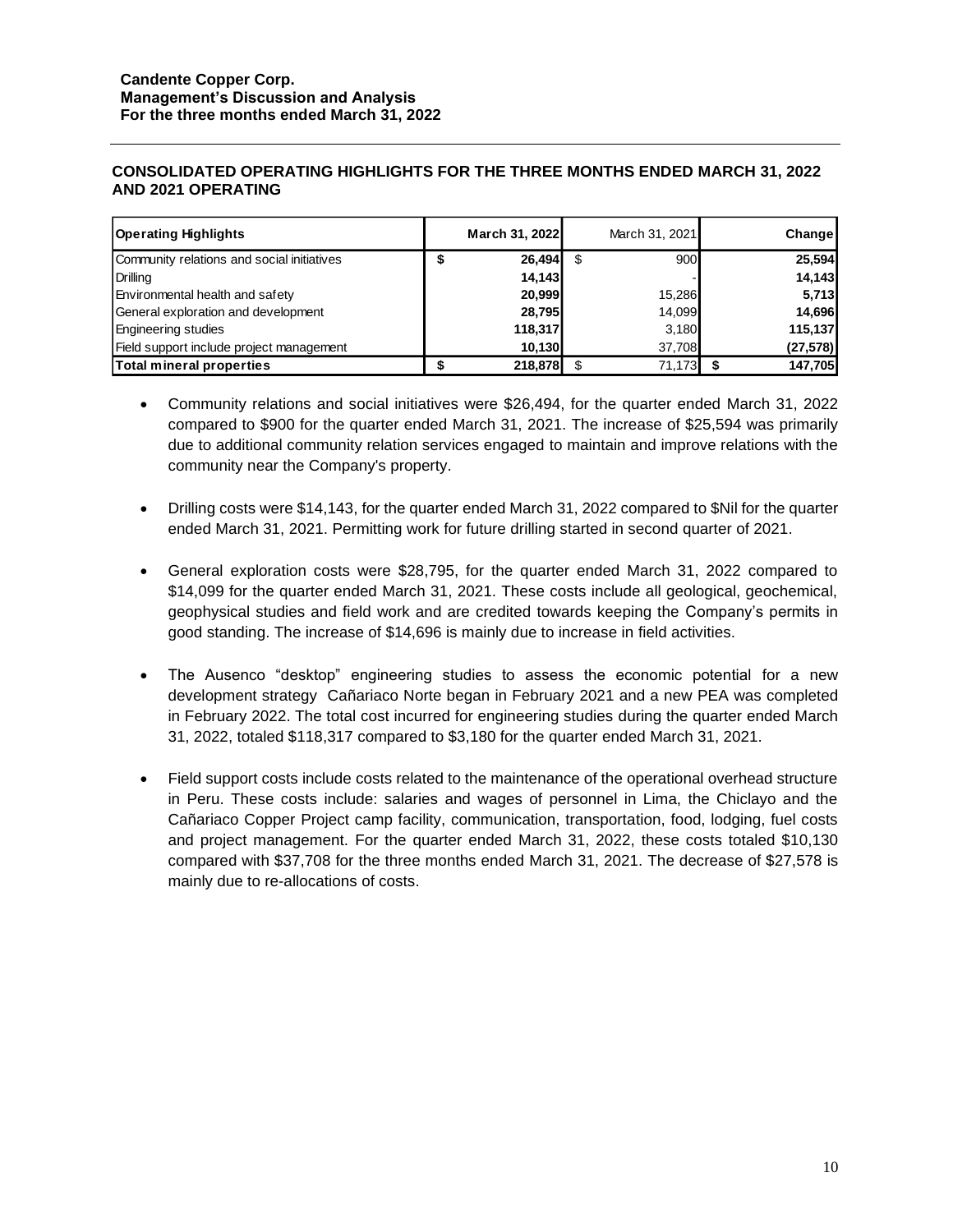# **CONSOLIDATED FINANCIAL HIGHLIGHTS**

#### *Consolidated Financial Performance for the three months ended March 31, 2022 For a summary of selected information for each of the last eight quarters please refer to Appendix A.*

| <b>Consolidated Statements of Loss</b>        |    |           |    |            |    |            |  |  |  |  |
|-----------------------------------------------|----|-----------|----|------------|----|------------|--|--|--|--|
| Three months ended March 31.                  |    |           |    |            |    |            |  |  |  |  |
| 2022<br>2021<br>Change                        |    |           |    |            |    |            |  |  |  |  |
| Net loss                                      | \$ | 1,109,106 | \$ | 29,606     | \$ | 1,079,500  |  |  |  |  |
| Interest expense                              | \$ | 1,384     | \$ | 1,513      | \$ | (129)      |  |  |  |  |
| Loss (gain) on foreign exchange               | \$ | (25, 420) | \$ | 78,841     | \$ | (104, 261) |  |  |  |  |
| Loss (gain) on settlement of debt             | \$ | 49,670    | \$ | (222, 655) | \$ | 272,325    |  |  |  |  |
| Amortization (Note 6)                         | \$ | 8,355     | \$ | 8,499      | \$ | (144)      |  |  |  |  |
| Accounting, audit and tax advisory fees       | \$ | 61,583    | \$ | 28,306     | \$ | 33,277     |  |  |  |  |
| Bank charges and interest                     | \$ | 1,024     | \$ | 1,049      | \$ | (25)       |  |  |  |  |
| Consulting                                    | \$ | 26,511    | \$ |            | \$ | 26,511     |  |  |  |  |
| Legal                                         | \$ | 28,793    | \$ | 12,630     | \$ | 16,163     |  |  |  |  |
| Management fees, office salaries and benefits | \$ | 72,047    | \$ | 67,254     | \$ | 4,793      |  |  |  |  |
| Travel and accommodation                      | \$ | 11,590    | \$ | 13,495     | \$ | (1,905)    |  |  |  |  |
| Office, rent and miscellaneous                | \$ | 1,062     | \$ | 221        | \$ | 841        |  |  |  |  |
| Regulatory and filing fees                    | \$ | 17,832    | \$ | 24,954     | \$ | (7, 122)   |  |  |  |  |
| Shareholder communications                    | \$ | 40,062    | \$ | 2,680      | \$ | 37,382     |  |  |  |  |
| Share-based payments                          | \$ | 814,710   | \$ | 12,819     | \$ | 801,891    |  |  |  |  |

Net loss for the three months ended March 31, 2022, was \$1,095,289 compared to a net loss of \$29,606 for the quarter ended March 31, 2021. Significant variances between the two periods are described below:

- Loss (gain) of settlement of debt, loss was \$49,670 for the quarter ended March 31, 2022, related to settlement of debt with Agoracom compared to a gain of \$222,655 for the period ended March 31, 2021, related to the settlement with AMEC.
- Accounting, audit and tax advisory fees, were \$61,583 for the quarter ended March 31, 2022, compared to \$28,306 for the period ended March 31, 2021, the increase of \$33,277 is mainly due to increase in audit cost and a tax modeling for cash flow analysis conducted for the PEA on the Cañariaco project.
- Consulting fees, were \$26,511 for the quarter ended March 31, 2022, compared to \$Nil for the period ended March 31, 2021. The fees incurred were related to increased investor relations consulting services to promote shareholder awareness.
- Legal fees were \$28,793 for the quarter ended March 31, 2022, compared to \$12,630 for the period ended March 31, 2021. The increase of \$16,163 is mainly related to financing activities.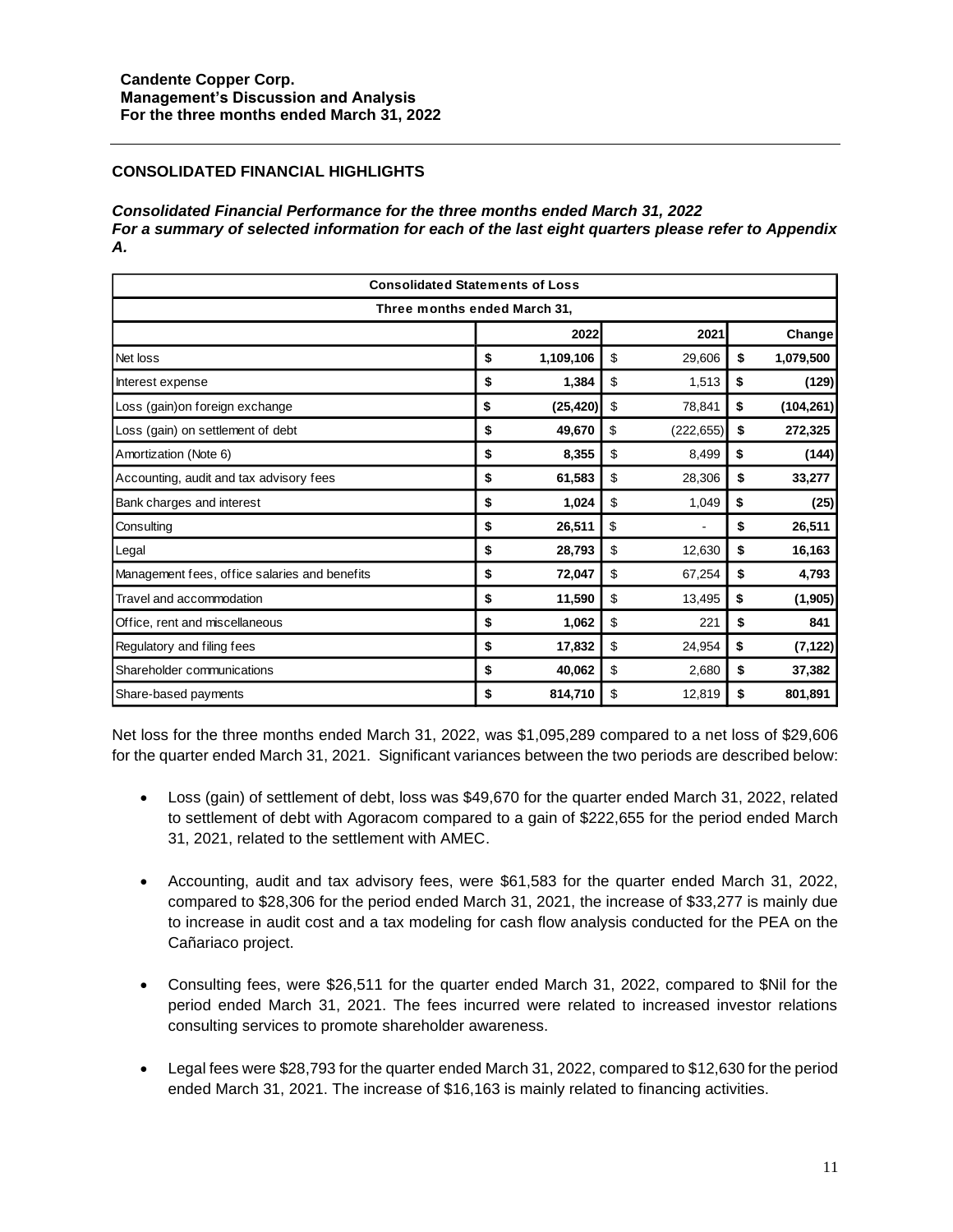- During the quarter ended March 31, 2022, the Company recorded a gain on foreign exchange of \$25,420 compared to a loss on foreign exchange of \$78,841 during the quarter ended March 31, 2021. The foreign exchange variance is related to the change in the value of the US dollar versus the Peruvian sol during the quarters ended March 31, 2022 and 2021, and the effect on the Company's assets and liabilities denominated in Peruvian soles.
- Shareholder communications, were \$40,062 for the quarter ended March 31, 2022, compared to \$2,680 for the period ended March 31, 2021. The increase is due to participating in conventions during the quarter that were cancelled last period due to COVID.
- Share-based payments for the quarter ended March 31, 2022, were \$814,710 compared to \$12,819 for the same period in the prior year. The increase is related to the issuance of 5,375,000 stock options and the grant of 280,913 DSUs during the quarter ended March 31, 2021; compared with prior period granting of Nil stock options and 346,945 DSUs.

## **LIQUIDITY AND CAPITAL RESOURCES**

At March 31, 2022, the Company's capital resources include cash of \$23,249 and receivables of \$65,656. Current work includes: engineering studies to assess the economic potential of a smaller start-up and improved ESG aspects for a mining project at Cañariaco Norte; environmental studies to support permit applications to resume drilling at Cañariaco Norte, Sur and Verde; and initiatives that benefit the community and maintain the Company's presence in the Cañariaco Copper Project area.

The consolidated financial statements have been prepared on the basis of accounting principles applicable to a going concern, which assume that the Company will continue operations for the foreseeable future and will be able to realize its assets and discharge its liabilities in the normal course of operations as they come due. As at March 31, 2022, the Company had incurred \$38,259,190 cumulative losses since inception.

During the three months ended March 31, 2022, 3,148,213 common shares were issued: pursuant to the exercise of 2,580,000 stock options for proceeds of CDN\$244,000, and 568,213 common shares with fair value of CDN\$130,689 to settle a CDN\$67,800 debt. The Company recorded a loss of CDN\$62,889 in connection to the debt settlement with services providers.

On April 29, 2022, the Company received a bridge loan in the aggregate principal amount of CDN\$1 million from an arm's length individual investor (the "Lender") for a twelve-month term at 10% to be repaid on maturity.

#### **SHARE CAPITAL**

As at the date of this report, the Company had 269,690,160 common shares outstanding.

As at the date of this report, the Company had 18,045,000 outstanding share options and no outstanding warrants.

## **COMMITMENTS**

In July 8, 2012, the Company signed a land use agreement with the community of San Juan de Cañaris, by which the community authorized the Company to use the land for exploration purposes for three years. The Company had committed 1,500,000 soles (\$400,000) to fund sustainable development programs subject to specific project approval by a committee formed by the parties. The Company did incur in excess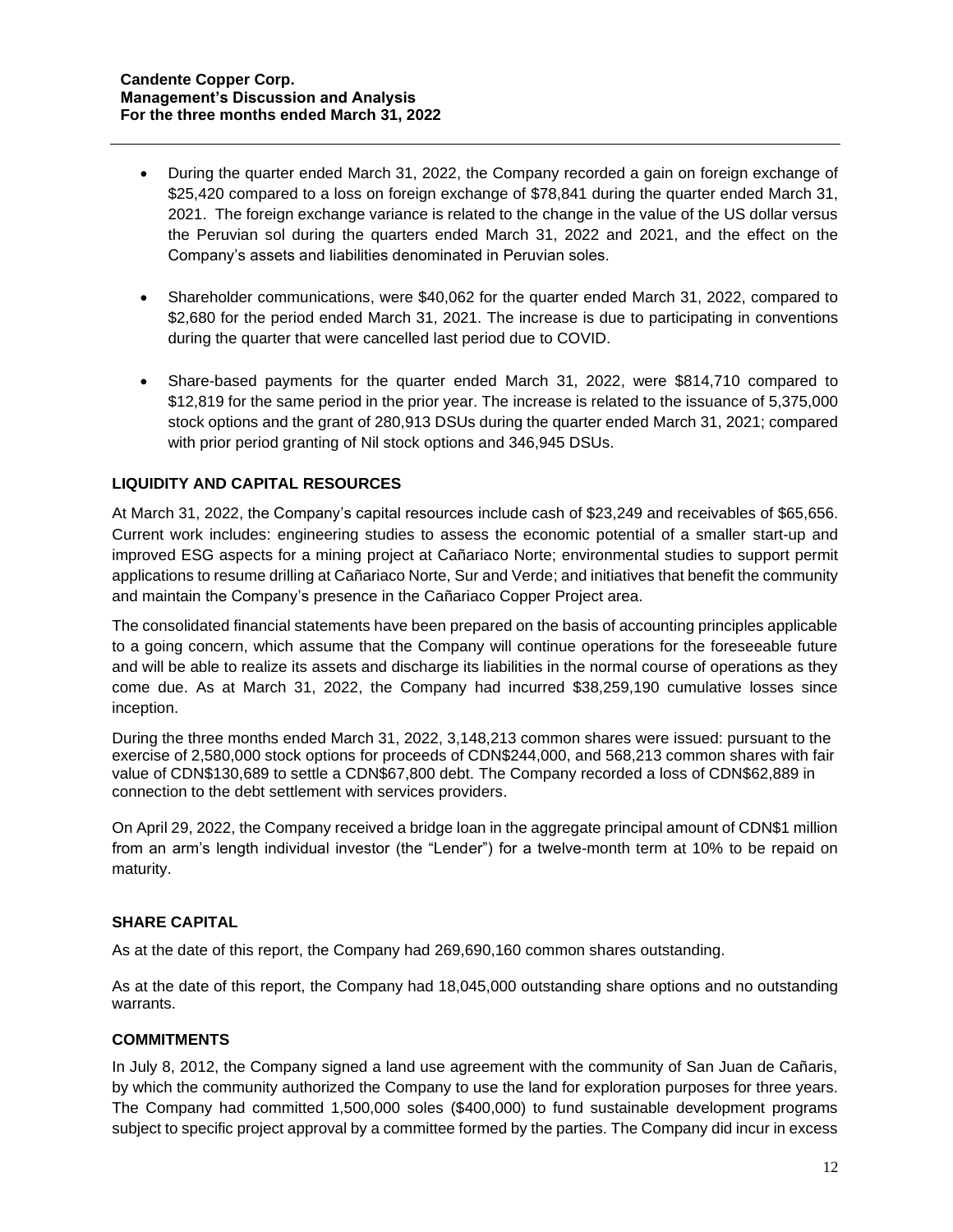of 1,500,000 soles on community initiatives since July 2012 (more than 6,000,000 soles since 2010) however the committee was not formed in time to approve all of these expenditures. Discussions are underway to reactivate the Committee and acknowledge the expenditures to date. The Company also committed to issue 1,000,000 shares of the Company to the community upon the earlier of the commencement of the construction phase of the Cañariaco Copper Project or the transfer of at least 51% of the Cañariaco Copper Project to a third-party.

## **OFF BALANCE SHEET ARRANGEMENTS**

The Company has not entered into any off-balance sheet arrangements.

#### **PROPOSED TRANSACTIONS**

The Company continues to review potential transactions, but as of the date of this MD&A, none have been approved by the Board of Directors.

#### **RELATED PARTY TRANSACTIONS**

The Company's related parties consist of companies owned by executive officers and directors and Companies with common officers and directors. The following is a list of the related parties that the Company entered into trading transactions with:

- Ridley Rocks Inc. Management and exploration fees.
- SW Project Management Former president, project management and engineering fees.
- Xali Gold Corp. Shared expenses with a company related by common directors and management.
- Lotz CPA Inc. Financial services, fees thereto.

Key management compensation:

|                                      |    |         | Three months ended March 31, |        |  |  |  |
|--------------------------------------|----|---------|------------------------------|--------|--|--|--|
|                                      |    | 2022    |                              | 2021   |  |  |  |
| Director fees                        | \$ | 41,267  | \$                           | 41,272 |  |  |  |
| Salaries and fees                    |    | 21,672  |                              | 21,628 |  |  |  |
| Share-based payments - stock options |    | 788,474 |                              | 10,532 |  |  |  |
|                                      | S  | 851,413 | S                            | 73,432 |  |  |  |

Key management consists of the Company's directors, executive officers, and senior management. Compensation includes amounts paid to these individuals and companies they control.

During the three months ended March 31, 2022, the Company accrued \$41,215 in directors' fees (March 31, 2021 - \$41,272). The Company will pay director fees owed by issuing DSUs.

Included in salaries and fees is \$8,403 (March 31, 2021 - \$9,542) which was capitalized to unproven mineral right interests.

During the three months ending March 31, 2022, the Company granted 280,913 DSU's for the (March 31, 2021 – 346,946) to non-executive directors of the Company with a fair value of \$41,215 (March 31, 2021 - \$38,984) which is recorded as directors' fees within general and administrative expenses on the statement of comprehensive loss.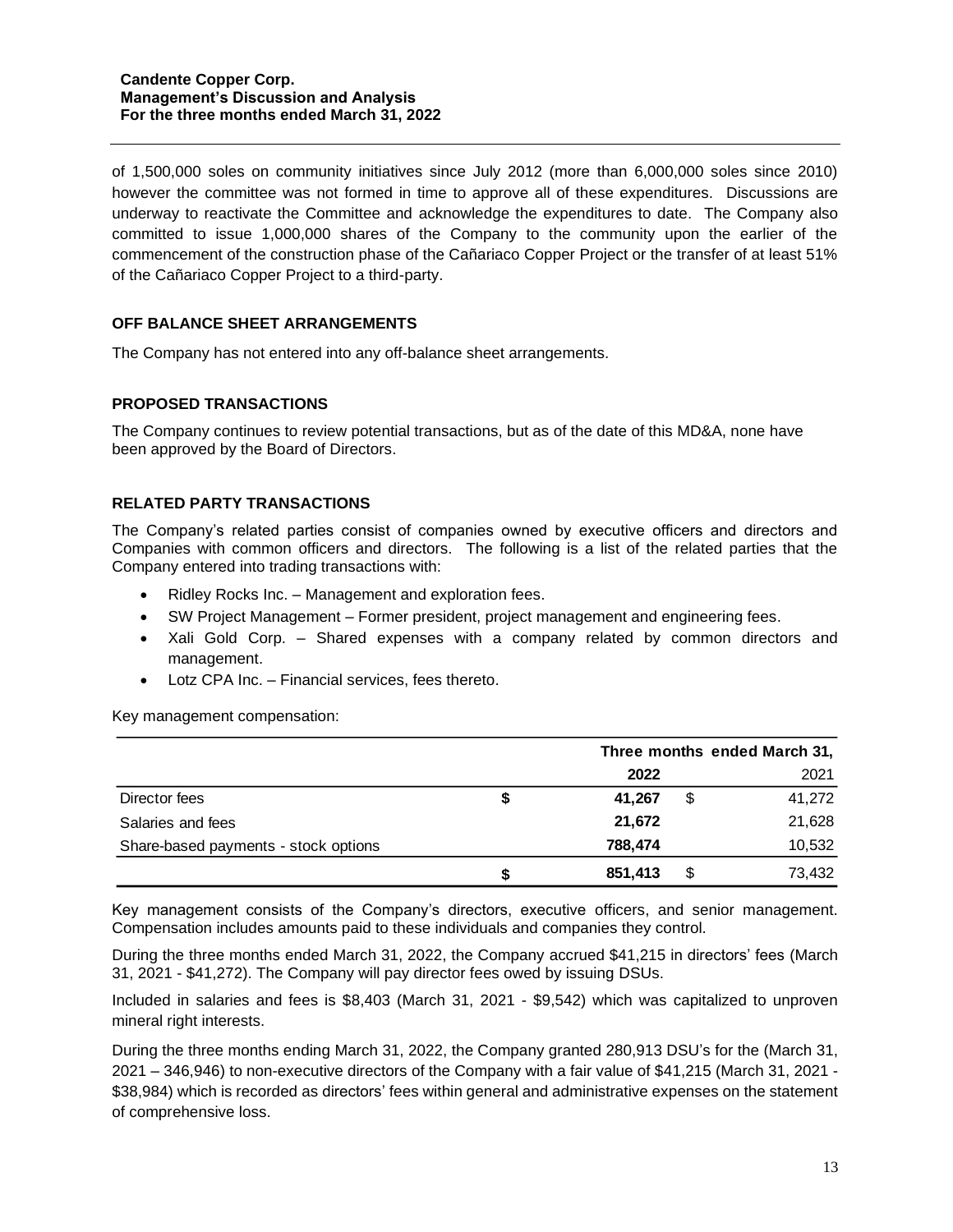On January 17, 2022, 5,375,000 stock options were granted to directors and an officer of the company at an exercise price of CDN\$0.23. with fair market value of CDN\$972,847.

On May 11, 2022, the Company issued 301,684 DSUs to settle \$53,020 in directors' fees.

## **CRITICAL ACCOUNTING ESTIMATES AND JUDGEMENTS**

The Company's significant accounting policies are summarized in Note 3 of its annual consolidated financial statements for the three months ended March 31, 2022. The preparation of consolidated financial statements in accordance with IFRS requires management to select accounting policies and make estimates and judgments that may have a significant impact on the consolidated financial statements. The Company regularly reviews its estimates, however; actual amounts could differ from the estimates used and accordingly, materially affect the results of operations.

- (a) Critical accounting estimates
- I. Estimated useful lives

Management estimates the useful life of equipment based on the period during which the assets are expected to be available for use. The amounts and timing of recorded expenses for amortization for any period are affected by these estimated useful lives. The estimates are reviewed at least annually and are updated if expectations change as a result of physical wear and tear, technical or commercial obsolescence and legal or other limits to use. It is possible that changes in these factors could cause significant changes in the estimated useful lives of the Company's equipment in the future.

ii. Valuation of share-based payments and warrants

When options and warrants are issued, the Company calculates estimated fair value using a Black-Scholes valuation model, which may not reflect the actual fair value on exercise. The Company uses historical Company stock prices and estimated dividend yield rates to arrive at the inputs that are used in the valuation model to calculate the fair value of the option or warrant.

iii. Income taxes

Determination of the Company's income and other tax liabilities requires interpretation of complex laws and regulations often involving multiple jurisdictions. Deferred tax assets, including those arising from unutilized tax losses, require management to assess the likelihood that the Company will generate taxable income in future periods in order to utilize recognized deferred tax assets. Estimates of future taxable income are based on forecasted cash flows from operations and the application of existing tax laws in each applicable jurisdiction. To the extent that future cash flows and taxable income differ significantly from estimates, the ability of the Company to realize a deferred tax asset could be materially impacted.

- (b) Critical accounting judgments
- i. Unproven mineral right interest

Unproven mineral right interest includes the cost of acquiring licenses, exploration, analyses, project administration, drilling, community relations, sustainable development programs, environmental, health and safety. The technical feasibility and commercial viability of extracting a mineral resource is considered to be determinable when proven reserves are determined to exist, the rights of tenure are current, and it is considered probable that the costs will be recouped through successful development and exploitation of the known deposit. Management is required to exercise significant judgment in determining the timing of the determination of the technical and economic feasibility of the unproven mineral right interest. The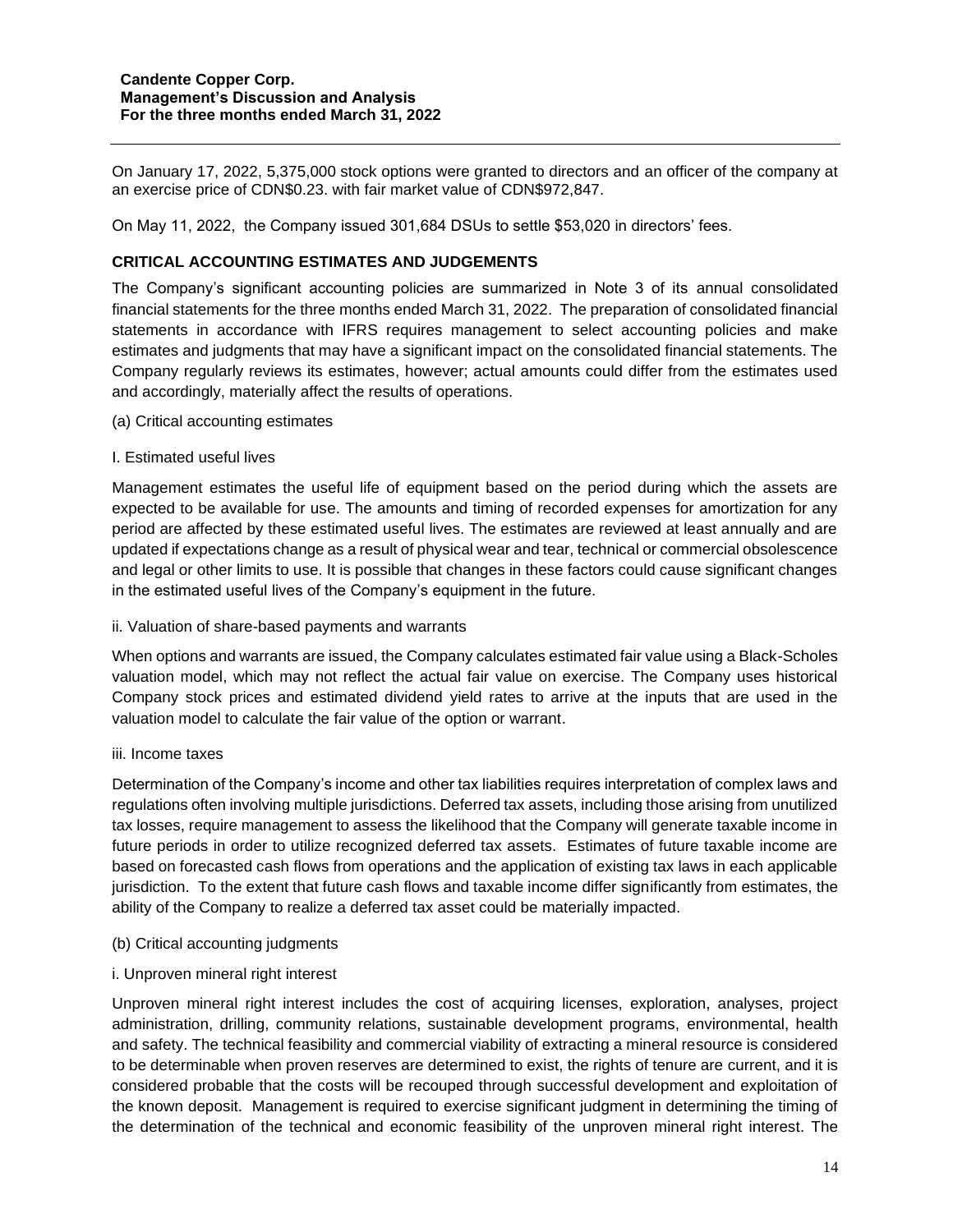Company considers both external and internal sources of information in assessing whether there are any indicators that unproven mineral right interest are impaired. Based upon the Company having no intention of abandoning the Cañariaco Copper Project, the Company's assessment of its market capitalization and the Company's assessment of the fair value based on in-situ mineral content and other fair value less costs to sell measures, management has determined that there is no impairment charge as at March 31, 2022**.**

#### ii. Rehabilitation and environmental provisions

The Company has accounted for material rehabilitation and environmental provisions that existed as of the period end based on facts and circumstances that existed at March 31, 2022. The Company reviews facts and circumstances surrounding its exploration program, existing laws and compliance, contracts and other policies on an ongoing basis. A material restoration obligation involves a number of estimates relating to timing, type of costs and associated contract negotiations, and review of potential methods and technical advancements. At this time rehabilitation and environmental obligations pertain to the reclamation of exploration drill sites, access paths, and other areas at the Cañariaco Copper Project site that may have been impacted by the drilling activities.

## **FINANCIAL RISK, FINANCIAL INSTRUMENTS AND CAPITAL MANAGEMENT**

The Company is exposed to certain financial risks in the normal course of its operations:

#### **Liquidity risk**

Liquidity risk is the risk that the Company will not be able to meet its obligations associated with its financial liabilities. The liquidity position of the Company is managed to ensure sufficient liquid funds are available to meet financial commitments in a timely and cost-efficient manner. The Company's management continually reviews the liquidity position including cash flow forecasts to determine the forecasted liquidity position and maintain appropriate liquidity levels. The Company plans to make payments of trade payables, which are either past due or due within the next 12 months and commitments from its current working capital and future sources of equity financing. Liquidity risk is considered to be high.

## **Currency risk**

Currency risk is the risk that arises on financial instruments that are denominated in a foreign currency, i.e., in a currency other than the functional currency in which they are measured. The Company operates internationally and is exposed to risks from foreign currency rates. The functional currencies of the Company's subsidiaries are the United States and Canadian dollars and certain of the subsidiaries' transactions are denominated in Nuevo Soles. The Company does not enter into any foreign exchange contracts to mitigate this risk. The Company and its subsidiaries do not have significant transactions or hold significant cash denominated currencies other than their functional currencies. Therefore, the risk is considered moderate.

#### **Credit risk**

Credit risk is the risk that the counterparty to a financial instrument will cause a financial loss for the Company by failing to discharge its obligations. Cash is deposited in highly rated institutions and the credit risk associated with these deposits is low.

As at March 31, 2022, the Company's maximum exposure to credit risk is the carrying value of its cash and receivables.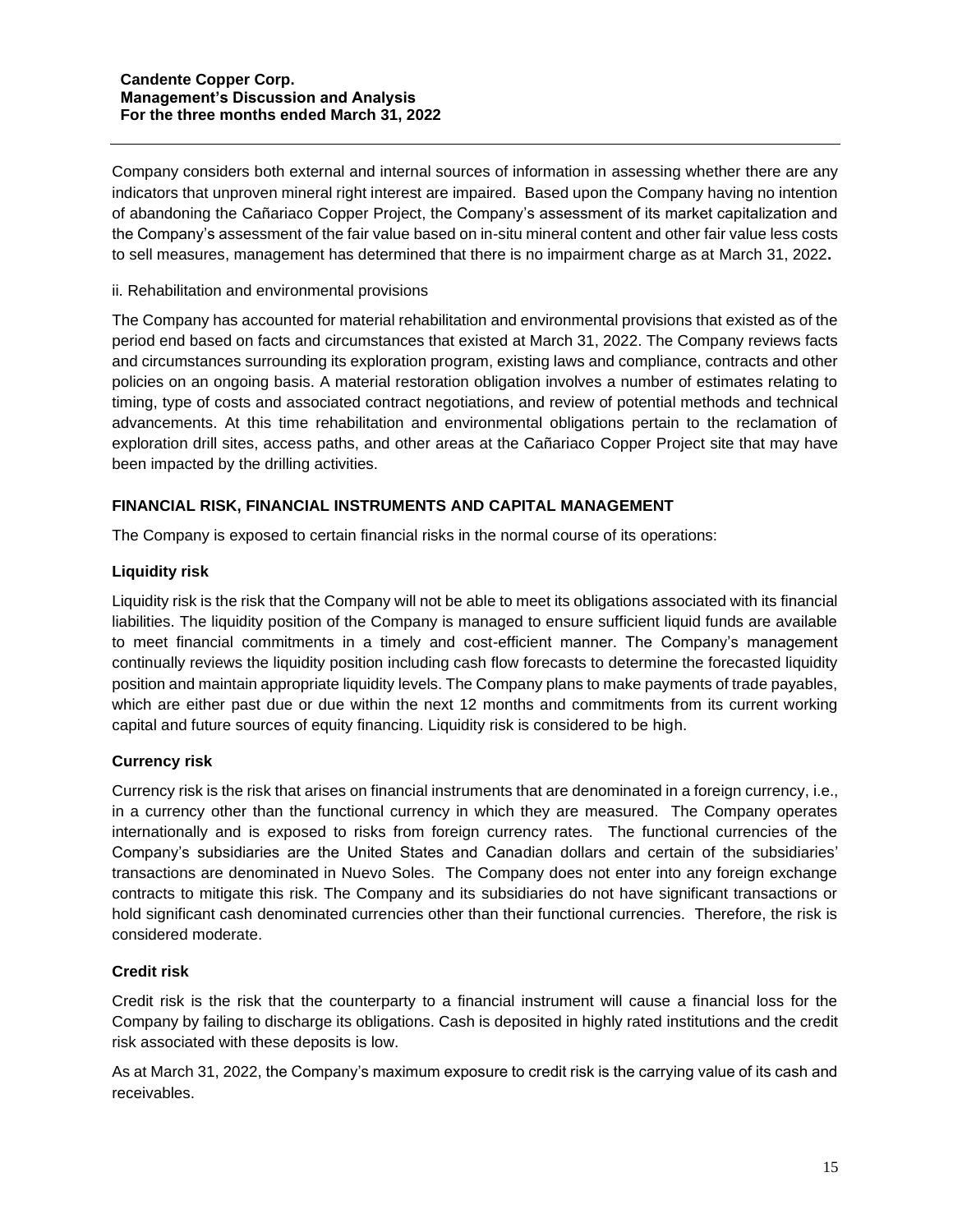#### **Financial Instruments**

The Company classifies its financial instruments in the following categories: at fair value through profit or loss, loans and receivables, available-for-sale and other financial liabilities. The classification depends on the purpose for which the financial instruments were acquired. Management determines the classification of its financial instruments at initial recognition.

Financial assets are classified at fair value through profit or loss when they are held for trading for the purpose of short-term profit taking.

Loans and receivables are non-derivative financial assets with fixed or determinable payments that are not quoted in an active market and are subsequently measured at amortized cost.

Available-for-sale financial assets are non-derivative financial assets that are designated as available-forsale or are not suitable to be classified as financial assets at fair value through profit or loss, loans and receivables or held-to-maturity investments and are subsequently measured at fair value. Unrealized gains and losses on the fair value of such assets are recognized in other comprehensive income whereas impairment losses and foreign exchange gains and losses on such assets are recorded in the statement of loss.

The Company has classified its cash and trade and other receivables as loans and receivables. Trade payables and accrued liabilities are classified as other financial liabilities.

Regular purchases and sales of financial assets are recognized on the trade-date – the date on which the Company commits to purchase the asset.

Financial assets are derecognized when the rights to receive cash flows from the investments have expired or have been transferred and the Company has transferred substantially all risks and rewards of ownership.

At each reporting date, the Company assesses whether there is objective evidence that a financial instrument has been impaired. In the case of available-for-sale financial instruments, a significant and prolonged decline in the value of an instrument is considered to determine whether impairment has arisen.

## **Capital management**

The Company's capital structure is comprised of equity. The Company's objectives when managing its capital structure is to maintain financial flexibility to preserve the Company's access to capital markets and its ability to meet its financial obligations.

The Company's corporate office is responsible for capital management. This involves the use of corporate forecasting models, which facilitate analysis of the Company's financial position including cash flow forecasts to determine future capital management requirements. In preparing its budgets and corporate forecasting models, the Company considers operating commitments imposed by its subsidiaries and the stability of the global capital markets. Capital management is undertaken to safeguard a secure, costeffective supply of funds to ensure the Company's operating and capital expenditure requirements are met.

There were no changes in the Company's approach to capital management during the period and the Company is not subject to any restrictions on its capital.

#### **Fair value hierarchy**

The consolidated statements of financial position carrying amounts for cash, trade and other receivables and trade payables, approximate fair value due to their short-term nature. The receivable for sale of a subsidiary is measured at fair value using the effective interest method.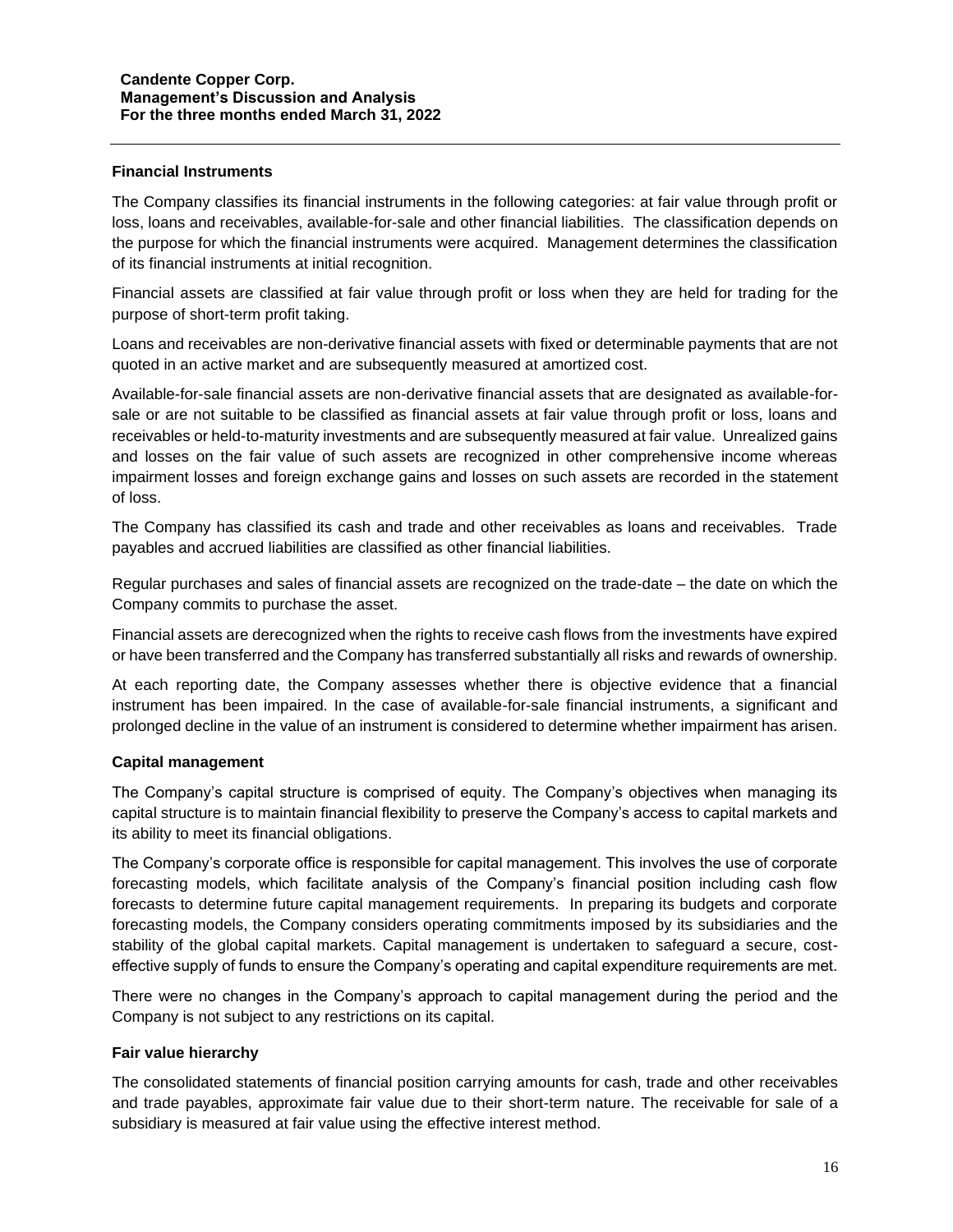The following provides a description of financial instruments that are measured subsequent to initial recognition at fair value, grouped into Levels 1 to 3 based on the degree to which the fair value is observable:

Level 1 fair value measurements are those derived from quoted prices (unadjusted) in active markets for identical assets or liabilities;

Level 2 fair value measurements are those derived from inputs other than quoted prices included within Level 1 that are observable for the asset or liability, either directly (i.e., as prices) or indirectly (i.e., derived from prices); and

Level 3 fair value measurements are those derived from valuation techniques that include inputs for the asset or liability that are not based on observable market data (unobservable inputs).

Cash and investments fall under Level 1.

There were no transfers between levels during the period.

#### **INTERNAL CONTROLS OVER FINANCIAL REPORTING ("ICFR")**

Internal control over financial reporting is a process designed to provide reasonable assurance regarding the reliability of financial reporting and the preparation of financial statements for external purposes in accordance with IFRS.

The Company's internal control over financial reporting includes policies and procedures that pertain to the maintenance of records that accurately and fairly reflect the additions to and dispositions of the assets of the Company; provide reasonable assurance that transactions are recorded as necessary to permit preparation of financial statements in accordance with IFRS and the Company's receipts and expenditures are made only in accordance with authorization of management and the Company's directors; and provide reasonable assurance regarding prevention or timely detection of unauthorized acquisition, use or disposition of the Company's assets that could have a material effect on the interim or annual financial statements.

Any system of internal controls over financial reporting, no matter how well designed, has inherent limitations. Therefore, even those systems determined to be effective can provide only reasonable assurance with respect to financial statement preparation and presentation.

An evaluation of the design effectiveness of the Company's internal controls over financial reporting was conducted as of March 31, 2022, by the Company's management. Based on this evaluation, the Company's CEO and CFO have concluded that the design, disclosure controls, procedures, and the effectiveness of the Company's internal controls over financial reporting was and is effective. The Board of Directors is ultimately responsible for ensuring that the internal control of financial reporting is effective and has been overseeing the Company's management in this regard.

There were no changes in the Company's internal control over financial reporting during the period ended March 31, 2022, that have materially affected, or are reasonably likely to affect, the Company's internal control over financial reporting.

#### **RISK FACTORS**

The Company is subject to a number of significant risks due to the nature and the current stage of its business and the effect of worldwide economic conditions. Exploration of unproven mineral right interest involves a high degree of technical, financial, and social risk. While discovery of a mineral deposit may result in substantial rewards, few exploration properties are ultimately developed into producing mines.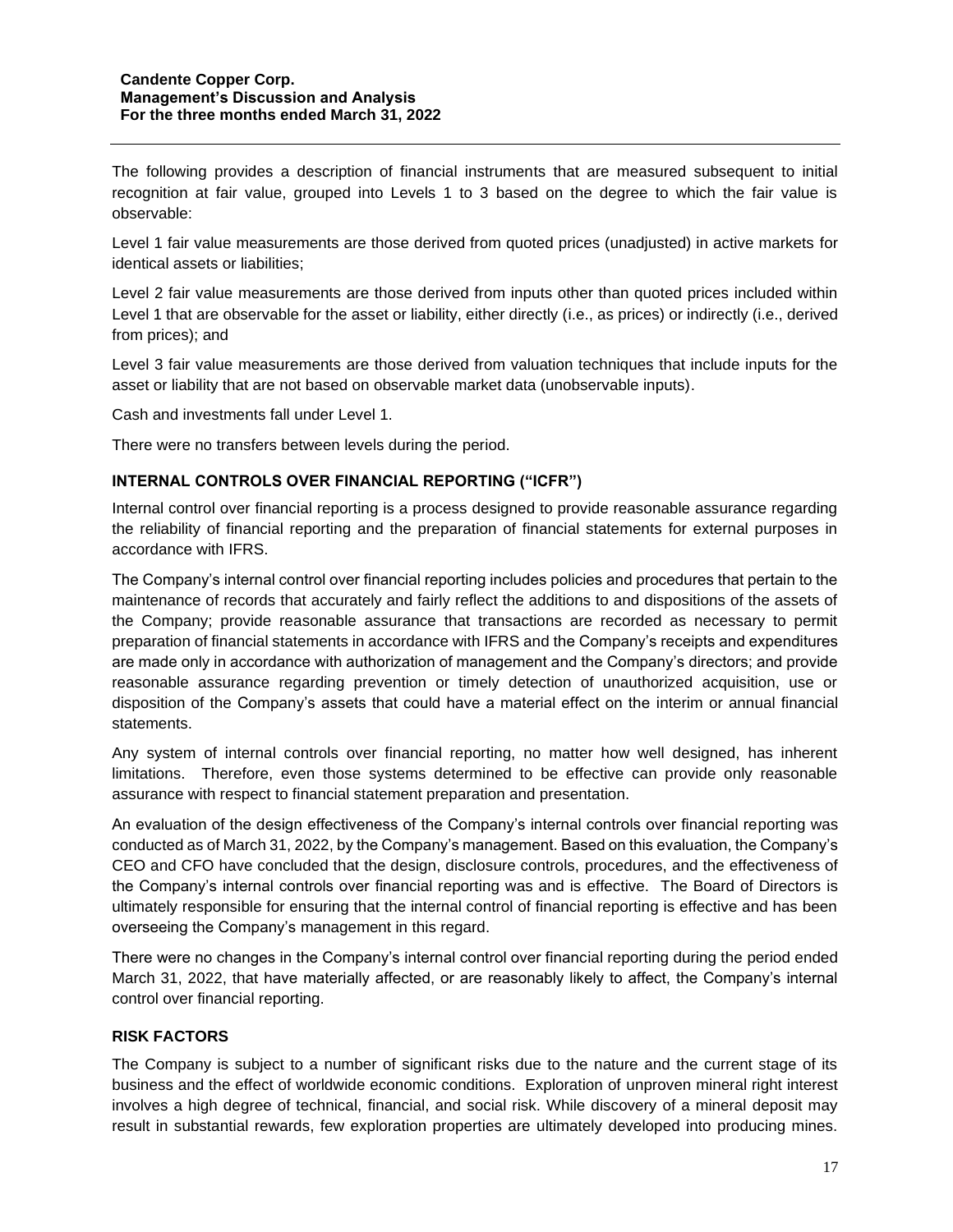Major expenditures may be required to establish resources and reserves by drilling, constructing mining and process facilities, developing metallurgical processes and extracting base and precious-metals. It is impossible to ensure that the current exploration programs of the Company will result in profitable commercial mining operations.

Risk factors that should be taken into account in assessing the Company's activities and any investment in the Company include, but are not limited to, those listed below. Any one or more of these risk factors could have a material impact on the financial condition of the Company. This information, by its nature, is not allinclusive and risk factors that have not been listed could have a material impact on the future financial condition of the Company.

# **Economic conditions may prevent the Company from obtaining the capital required to continue operations**

The Company's ability to continue operations is contingent on its ability to obtain additional financing. Equity market conditions, funding environments and the price of the Company's common shares may make it dilutive and difficult to raise funds by the sale of the Company's shares. An investment in the shares of a junior resource company is considered to be a high-risk investment. In the past, the Company has been successful in raising capital for its exploration and development activities; however, there is no assurance that financing will be available to the Company in future periods.

#### **History of Losses**

The Company incurred a net loss for the period ended March 31, 2022, of \$1,109,106 and is expected to generate losses while it continues to be an exploration and development-stage company. The Company anticipates significant expenditures for its mineral exploration programs. The Cañariaco Norte Project has a 43-101 compliant mineral resource and has received a NI 43-101 Technical Report entitled "Cañariaco Norte Project, Lambayeque Department, Peru, NI 43-101 Technical Report on Preliminary Economic Assessment, Effective Date: 8 February 2022.

Having said this, most exploration projects do not result in the discovery of commercially productive mineral reserves and are ultimately expensed in full. The Company could in fact be required to report net losses into the foreseeable future.

The long-term profitability of the Company's operations will be in part directly related to the success of its exploration programs, which are affected by numerous factors including the cost of such programs, the amount of mineral resources or reserves discovered and fluctuations in the price of any minerals produced.

## **Dilution**

The Company does not generate any revenues from production and may not have sufficient financial resources to undertake by itself all of its planned exploration, feasibility, and development programs. The Company has limited financial resources and has financed its operations primarily through the sale of securities such as common shares. The Company assesses various options for financing however the Company may need to continue its reliance on the sale of such securities for future financing, resulting in potential dilution to the Company's existing shareholders. The amount of additional funds required will depend largely on the success of the Company's exploration programs and extent of future development activities.

Further exploration programs will depend on the Company's ability to obtain additional financing which may not be available under favorable terms, if at all. If adequate financing is not available, the Company may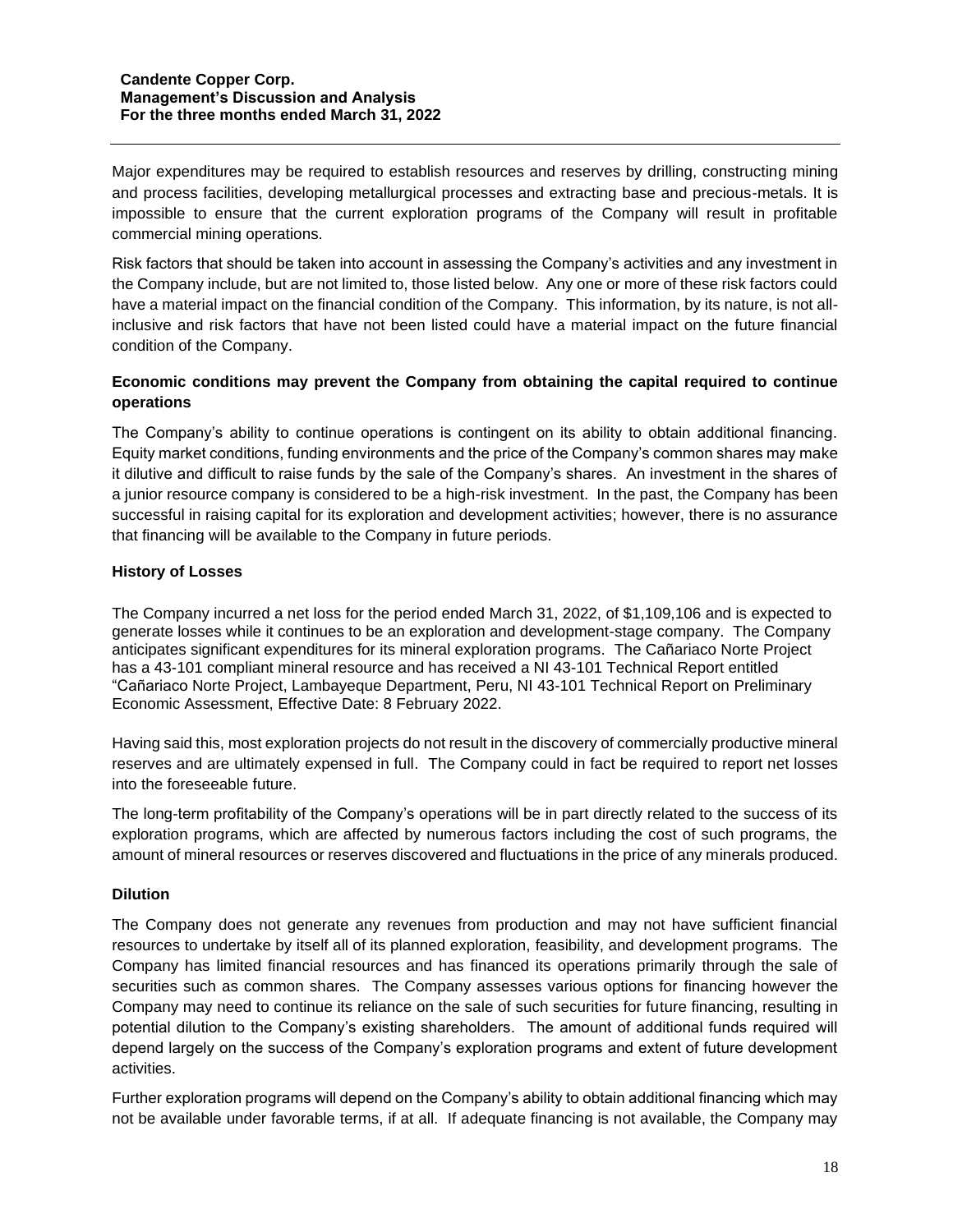not be able to commence or continue with its exploration and development programs or to meet minimum expenditure requirements to prevent the full or partial loss of its mineral properties.

## **No Known Mineral Reserves**

The Company's mineral properties are in the exploration stage and although one property, the Cañariaco Project, has established 43-101 compliant mineral resources, it is without known mineral reserves. Although the Company may discover additional resources through its exploration programs and mineral reserves may be established by a Feasibility Study, commercial production may not be warranted due to insufficient quantities or unfavourable economic conditions.

In the event a mineral reserve is established, substantial expenditures are required to develop the mineral reserve for production including facilities for mining, processing, infrastructure, and transportation. The marketability of any minerals discovered may be affected by numerous factors which are beyond the Company's control, and which cannot be accurately predicted, such as global economic conditions, mineral markets and mineral pricing, global smelting and refining availability, and such other factors as government regulations, including regulations relating to royalties, allowable production, importing and exporting of minerals, and environmental protection. Depending on the price of minerals produced, the Company may determine that it is not warranted to commence or continue commercial production.

## **Title to Mineral Properties**

The Company believes it has diligently investigated title to all of its mineral properties and, to the best of its knowledge, title to all properties are in good standing.

A claim on any of the Company's mineral properties, especially if commercially productive mineral resources or reserves are located, could adversely affect the Company's long-term profitability as it may preclude entirely the economic development of a mineral property. Also, such a claim may affect the Company's current operations due to the potential costs, time, and efforts of defending against such claims.

## **Key Personnel**

The Company is dependent on a relatively small number of key personnel, the loss of any of whom could have an adverse effect on the operations of the Company. The Company's success is dependent to a great degree on its ability to attract and retain qualified management personnel. The loss of such key personnel, through incapacity or otherwise, may require the Company to seek and retain other qualified personnel and could compromise the pace and success of its exploration activities. The Company does not maintain key person insurance in the event of a loss of any such key personnel. Also, certain management personnel of the Company are officers and/or directors of other publicly-traded companies and may devote only part of their time to the Company.

Additionally, the Company has relied on and is expected to continue relying upon consultants and others for exploration and development expertise. In the event a commercial mineral deposit is discovered on any of the Company's properties, the Company will likely continue to require the expertise of such consultants and others for the development and operation of a producing mine.

#### **Industry Operating Hazards and Risks**

Mineral exploration and development involve many risks, including location of commercially productive mineral resources or reserves, which may not occur even with a combination of experience, knowledge, and careful evaluation. The operations in which the Company has a direct or indirect interest may be subject to some or all of the hazards and risks normally incidental to resource companies, any of which could result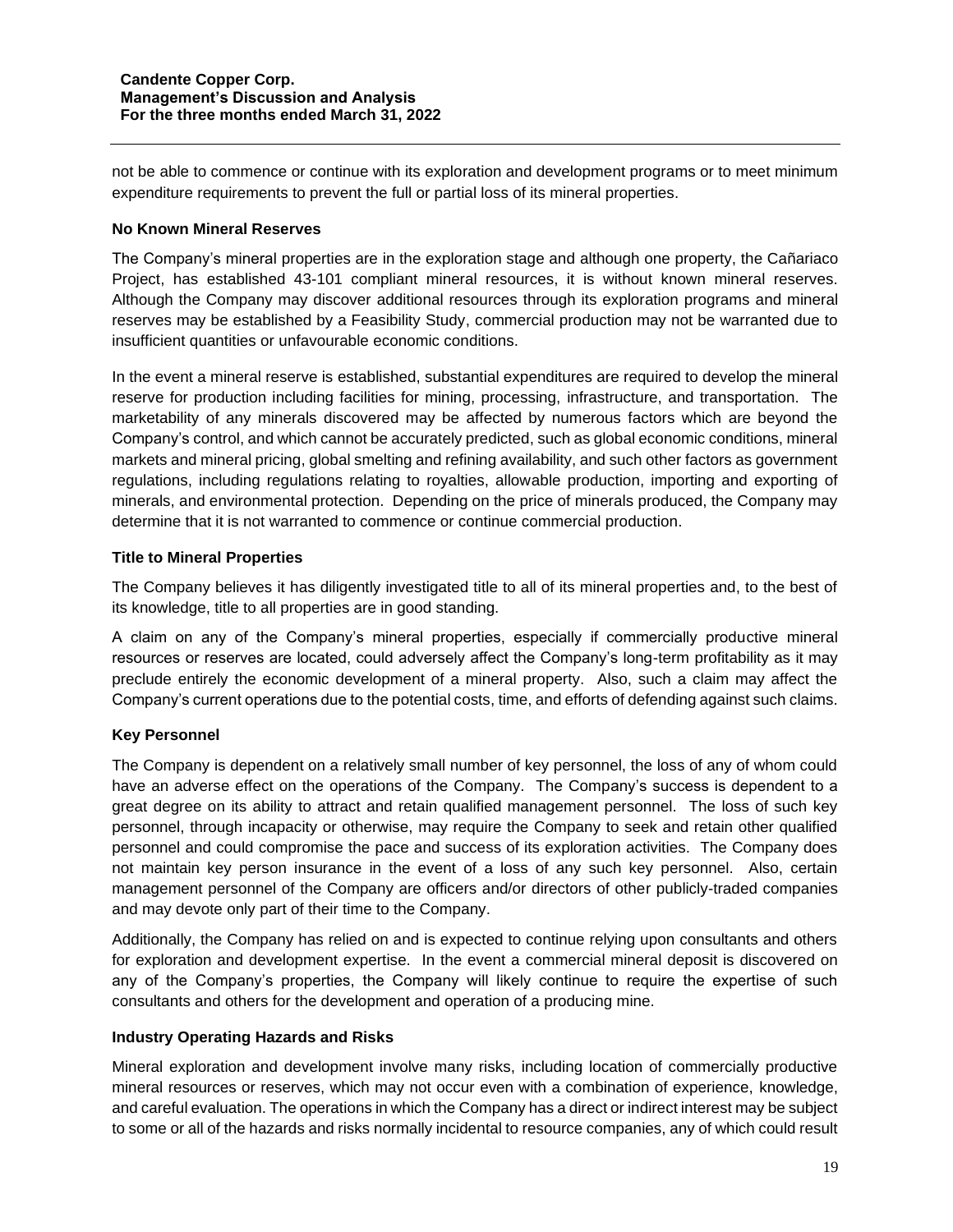in work stoppages. Fires, power outages, labour disruptions, flooding, explosions, cave-ins, landslides social disruptions, political instability, and the inability to obtain suitable or adequate machinery, equipment or labour are some of the industry operating risks involved in the development and operation of mines and the conduct of exploration programs. Other risks include injury or loss of life, severe damage to or destruction of property, clean-up responsibilities, regulatory investigation and penalties and suspension of operations. The occurrence of any of these operating risks and hazards may have an adverse effect on the Company's financial condition and operations and may incur legal liability.

Although the Company will, when appropriate, secure liability insurance in an amount which it considers appropriate, the nature of these risks is such that liabilities might exceed policy limits, the liability and hazards might not be insurable, or the Company might elect not to insure itself against such liabilities due to high premium costs or other reasons, in which event the Company could incur significant costs that may have a material adverse effect upon its financial condition and operations.

#### **Government Regulations and Political Climate**

Mineral exploration on the Company's properties are affected to varying degrees by: (i) government regulations relating to such matters as environmental protection, health, safety and labour; (ii) mining law reform; (iii) tax laws (iv) restrictions on production, price controls, and tax increases; (v) maintenance of claims; (vi) tenure; and (vii) expropriation of property through nationalization, requisition or confiscation. Any mineral exploration activities conducted by the Company, including commencement of production, require permits from governmental authorities and such operations are and will be governed by laws and regulations governing prospecting, mining, production, exports, taxes, labour standards, occupational health, waste disposal, toxic substances, land use, environmental protection, mine safety and other matters.

Companies engaged in the development and operation of mines and related facilities generally experience increased costs, and delays in development and/or production and other schedules as a result of the need to comply with applicable laws, regulations and permits. All permits required for the conduct of exploration, development and mining operations, including the construction of mining facilities, may not be obtainable by the Company on reasonable terms, which would have an adverse effect on any mining project the Company might undertake. Additionally, failure to comply with applicable laws, regulations and permitting requirements may result in enforcement actions thereunder, including orders issued by regulatory or judicial authorities causing operations to cease or be curtailed, and may include corrective measures requiring capital expenditures, installation of additional equipment, or remedial actions. Parties engaged in mining exploration, development or operations may be required to compensate those suffering loss or damage by reason of the mining activities and may have civil or criminal fines or penalties imposed for violations of applicable laws or regulations.

To the best of the Company's knowledge, the Company is and will continue to operate in compliance with applicable legal and environmental regulations and social requirements. However, amendments to current governmental laws and regulations affecting mining companies, or the more stringent application thereof, or shifts in political conditions or attitudes could adversely affect the Company's operations including the potential to curtail or cease exploration programs or to preclude entirely the economic viability of a mineral property. The extent of future changes to governmental laws and regulations cannot be predicted or quantified, but it should be assumed that such laws and regulations will become more stringent in the future. Generally, new laws and regulations will result in increased compliance costs, including costs and time and effort for obtaining permits, and increased delays or fines resulting from loss of permits or failure to comply with the new requirements.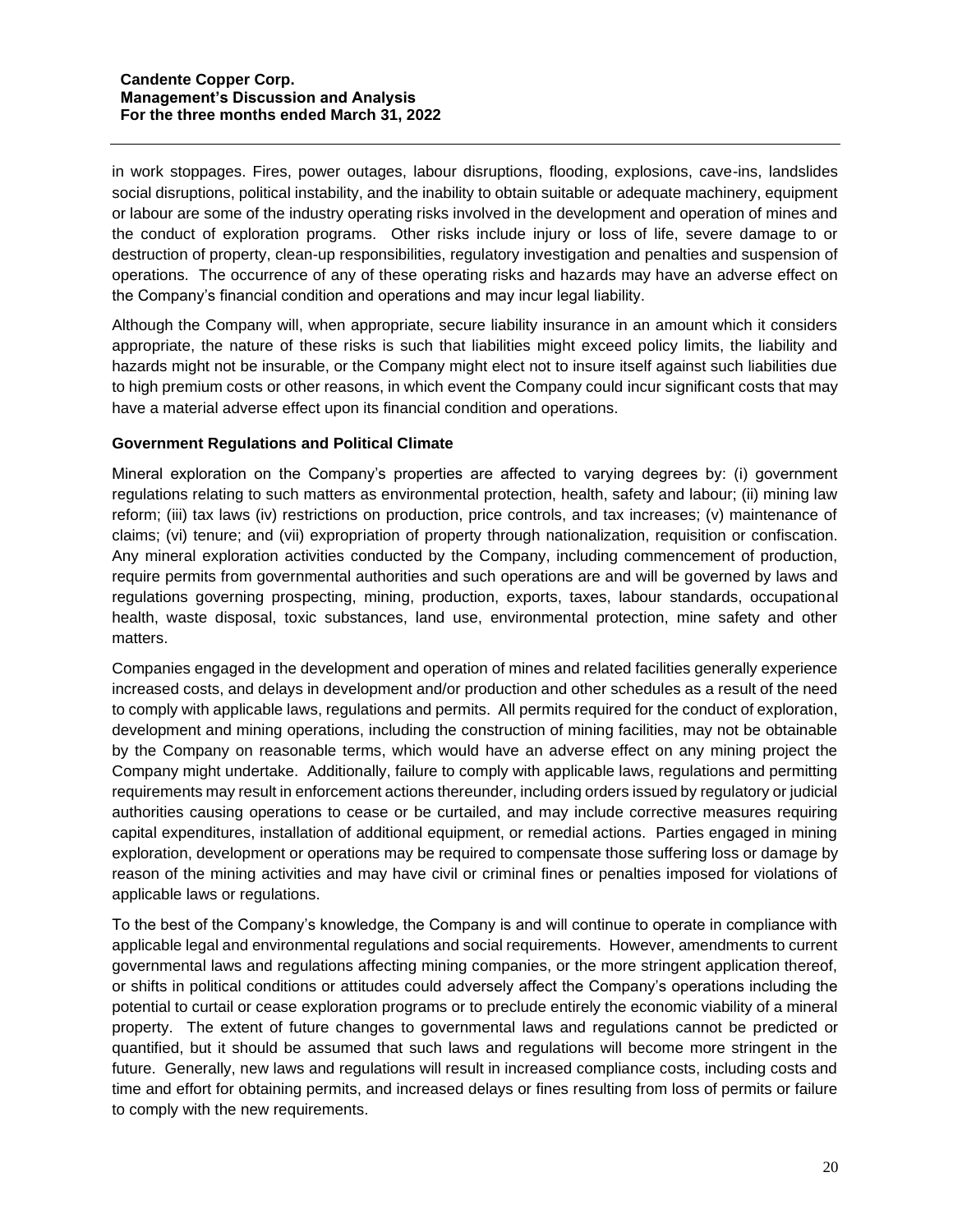#### **Social Climate**

Social acceptance to operate during the various stages of a mining project is an integral part of operating such that lack thereof provides a very real risk during the exploration, exploitation and closure stages of mine development. In addition, the fact that the means and tools to manage social acceptance are not an exact science adds to the level of risk.

The Company has established shared value corporate policies and programs that include:

Regular communication with various members of the Community regarding their concerns and needs as well as our activities and objectives.

Social and sustainable development projects and alliances with all levels of government as well as local and international non–governmental organizations ("NGOs") that are committed to improving the lives of families in under-developed regions.

The Company considers these initiatives as a foundation for building a positive and mutually beneficial long-term relationship with the various stakeholders in the Cañariaco Copper Project.

#### **Environmental Liability**

Although the Company is not aware of any formal claims for damages related to any impact that its activities have had on the environment, it may become subject to such claims in the future. An environmental claim could adversely affect the Company's business due to the high costs of defending against such claims and its impact on senior management's time.

The Company conducts exploration activities in Peru. Such activities are subject to various laws, rules and regulations governing the protection of the environment. All phases of the Company's operations are subject to environmental regulation in the jurisdictions in which it operates. Environmental legislation is evolving in a manner which requires stricter standards and enforcement, increased fines and penalties for non-compliance, more stringent environmental assessments of proposed properties and a heightened degree of responsibility for companies and their officers, directors, and employees.

The Company is committed to compliance with all environmental regulations currently applicable, nevertheless environmental hazards may exist on the Company's mineral properties, which are not known to the Company at present, that have been caused by previous or existing owners or operators.

Environmental regulations may change in the future which could adversely affect the Company's activities including the potential to curtail or cease exploration programs or to preclude entirely the economic development of a mineral property. The extent of any future changes to environmental regulations cannot be predicted or quantified, but it should be assumed that such regulations will become more stringent in the future. Generally, new regulations will result in increased compliance costs, including costs for obtaining permits, delays or fines resulting from loss of permits or failure to comply with the new regulations.

Depending on the price obtained for any minerals produced, the Company may determine that it is impractical to commence or continue commercial production.

#### **Cyber Security Risks**

As the Company continues to increase its dependence on information technologies to conduct its operations, the risks associated with cyber security also increase. The Company relies on management information systems and computer control systems. Business and supply chain disruptions, plant and utility outages and information technology system and network disruptions due to cyber-attacks could seriously harm its operations and materially adversely affect its operation results, Cyber security risks include attacks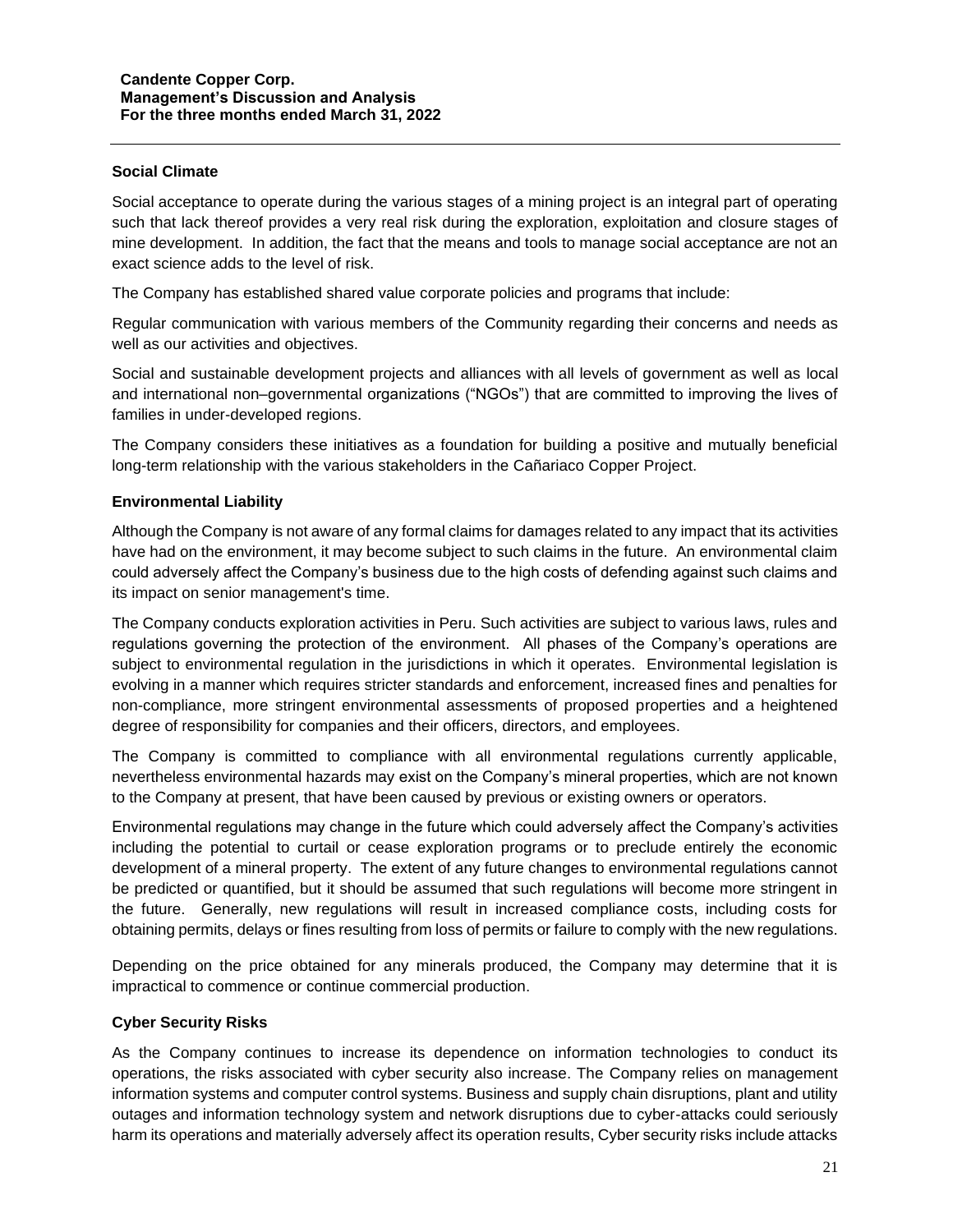on information technology and infrastructure by hackers, damage or loss of information due to viruses, the unintended disclosure of confidential information, the issue or loss of control over computer control systems, and breaches due to employee error. The Company's exposure to cyber security risks includes exposure through third parties on whose systems it places significant reliance for the conduct of its business. The Company has implemented security procedures and measures in order to protect its systems and information from being vulnerable to cyber-attacks. The Company believes these measures and procedures are appropriate. To date, it has not experienced any material impact from cyber security events. However, it may not have the resources or technical sophistication to anticipate, prevent, or recover from rapidly evolving types of cyber-attacks. Compromises to its information and control systems could have severe financial and other business implications.

## **COVID-19**

In March 2020, the World Health Organization declared coronavirus COVID-19 a global pandemic. This contagious disease outbreak, which has continued to spread, and any related adverse public health developments, has adversely affected workforces, economies and financial markets globally, potentially leading to an economic downturn. It is not possible for the Company to predict the duration or magnitude of the adverse results of the outbreak and its effect on the Company's business or ability to raise funds.

Additional information, including the Company's most recent Annual Information Form, is available on SEDAR at [http://www.sedar.com](http://www.sedar.com/)